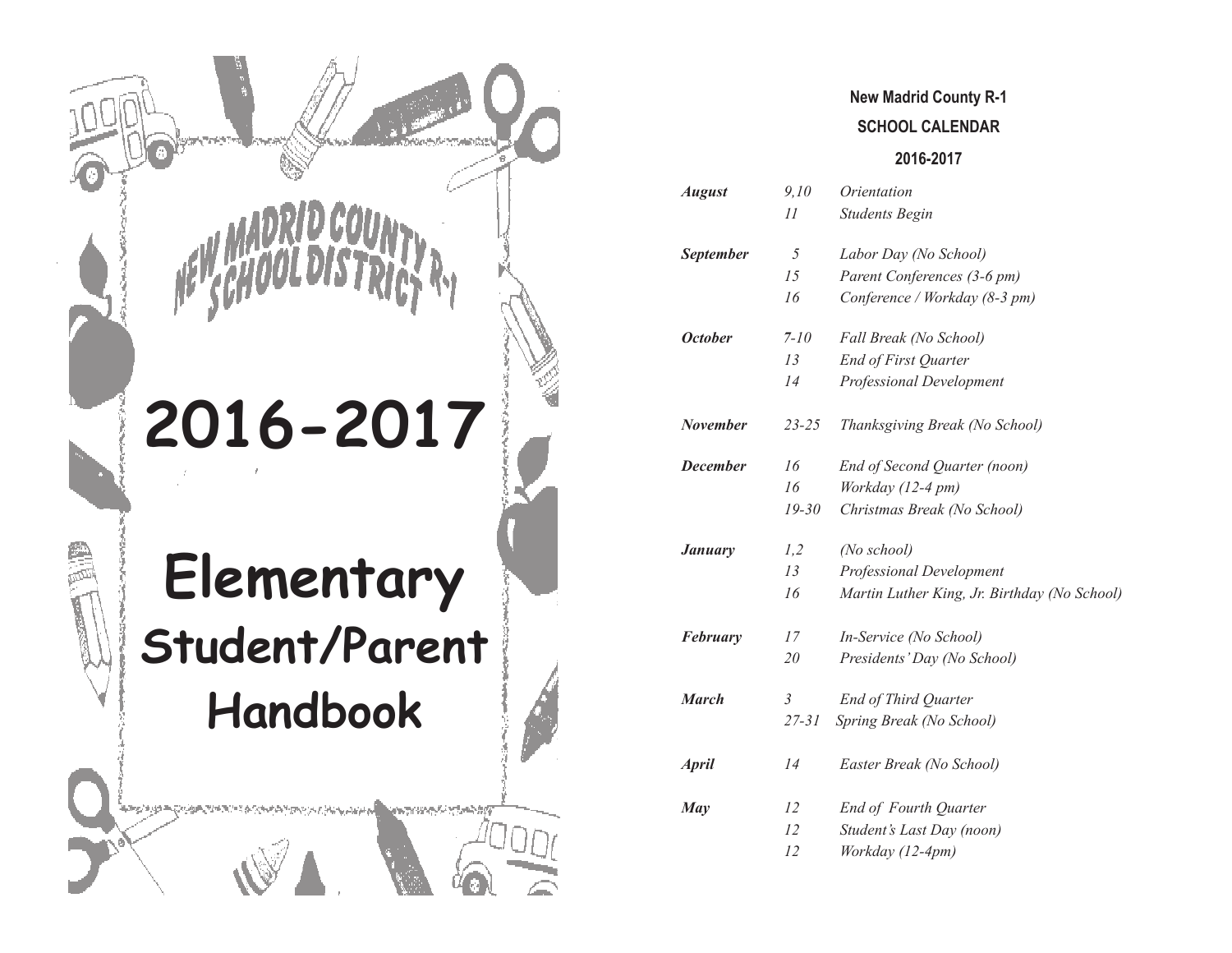### **TABLE OF CONTENTS**

|  |                                    |  | <b>New Madrid County R-1 School District</b> |
|--|------------------------------------|--|----------------------------------------------|
|  | <b>New Madrid County, Missouri</b> |  |                                              |

### **Board of Education**

| President           |  |
|---------------------|--|
| Vice-President      |  |
| Secretary/Treasurer |  |
| Member              |  |
| Member              |  |
| Member              |  |
| Member              |  |
|                     |  |

#### **Superintendent of Schools**

Dr. Sam Duncan

| Director of Business and Finance |
|----------------------------------|
| Director of Special Education    |
| Director of Secondary Education  |
| <b>High School Principal</b>     |
| Middle School Principal          |
| Lilbourn Elementary Principal    |
| New Madrid Elementary Principal  |
| Matthews Elementary Principal    |

| <b>Heather Schuerenberg</b> |
|-----------------------------|
| <b>Bridgett Masterson</b>   |
| John Garner                 |
| Gerald Murphy               |
| <b>Thomas Drummond</b>      |
| Laurie Brittain             |
| <b>Brad Kolwyck</b>         |
| Angie Hanlin                |

Ryan Eddy Danny Parker Kay Rebstock Ralph Barnwell, Jr. John Palmer

Demetrius Moore

Jenny Cope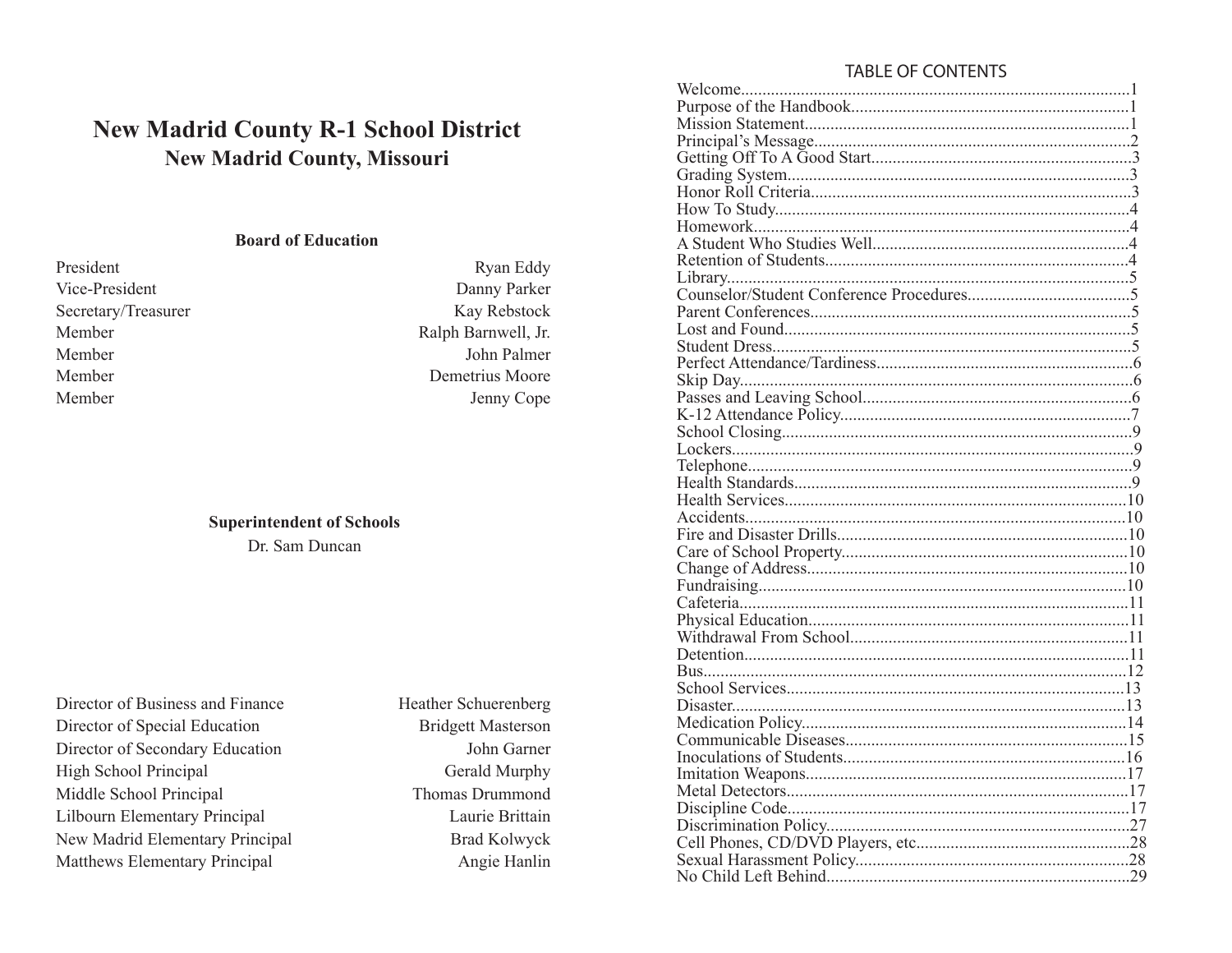Welcome to the New Madrid County R-1 School District. We have prepared this handbook in order to promote a better understanding among the school, parents, and students. We ask for your cooperation so we may provide your child with a rewarding and enriching educational experience. Please take time to read the handbook thoroughly. Keep this handbook throughout the school year so you can refer to it as needed. When this handbook does not give the information you need, you should contact your building principal, counselor, or a teacher for help.

### **Purpose of the Handbook**

The purpose of this handbook is to acquaint the students and parents of the New Madrid County R-1 School District with the school's program, services, and policies. With an awareness of these regulations we can cooperatively see our school continue to be a place of challenge and happiness that will foster excellent learning. **Educational Philosophy/School District Mission**

A philosophy of education is the foundation on which a school district is built, and upon which the product of the school program is evaluated. The philosophy herein subscribed to by the Board of Education shall be a guide in determining the policies, rules and regulations of the school district.

Recognizing each student as a unique individual, we believe that education should provide an opportunity for the maximum development of each individual within the limitations of his or her capacities. Through education, it is possible for the individual to discover and endeavor to achieve to the limits of his or her capacities.

We believe that in a democratic society, education must help the student realize his or her worth as an individual and should lead him or her toward becoming a productive member of society. Strong emphasis must be placed upon democratic values which are important for an effective and satisfying personal and social life.

We believe that the role of the teacher in the educational process is to provide opportunities for the individual to achieve at the maximum level of capacity to create a learning situation in which individual motivation for learning is the stimulus for achievement, and to promote through teaching and example the principles of the democratic way of life.

We believe that parents/guardians have definite responsibilities in education. They need to have a basic confidence in the school, and they need to impart this confidence to the students. The parents/ guardians may do this by cooperating to the fullest with the schools, by encouraging the student to give his or her best efforts to the daily school responsibilities, and by participating in school activities.

We believe that the student must have responsibilities in the educational program of the community. The most important of these is attitude. The student is obliged to come with an open mind, equipped with all the necessary materials, ready to fulfill the responsibilities in the learning process. The basic attitude should be that the school is an institution of opportunity, and staffed with trained personnel to help the student become a contributing member of society.

We believe that the foundation of the district's educational program is based on the development of competencies in the basic fundamentals of reading, oral, and written communication and mathematics.

It is, therefore, the responsibility of the New Madrid County R-1 School District to provide an educational environment for children of the district, which will foster and accelerate their intellectual, physical, social and career development.

### **Principal's Message**

The faculty and I welcome you to the New Madrid County R-1 School District. To help you enjoy your stay, I would like to make the following suggestions:

Get to know your school. Become familiar with the location of the classrooms, cafeteria, gymnasium, guidance office, nurse's office and the principal's office. Become familiar with your schedule and the school's program of studies.

You forfeit your chance for life at its fullest when you withhold your best effort in learning. When you give only the minimum to learning, you receive only the minimum in return. Even with your parents' best example and your teachers' best efforts, in the end it is YOUR work that determines how much and how well you learn. When you work to your fullest capacity, you can hope to attain the knowledge and skills that will enable you to create your future and control your destiny. If you do not, you will have your future thrust upon you by others.

1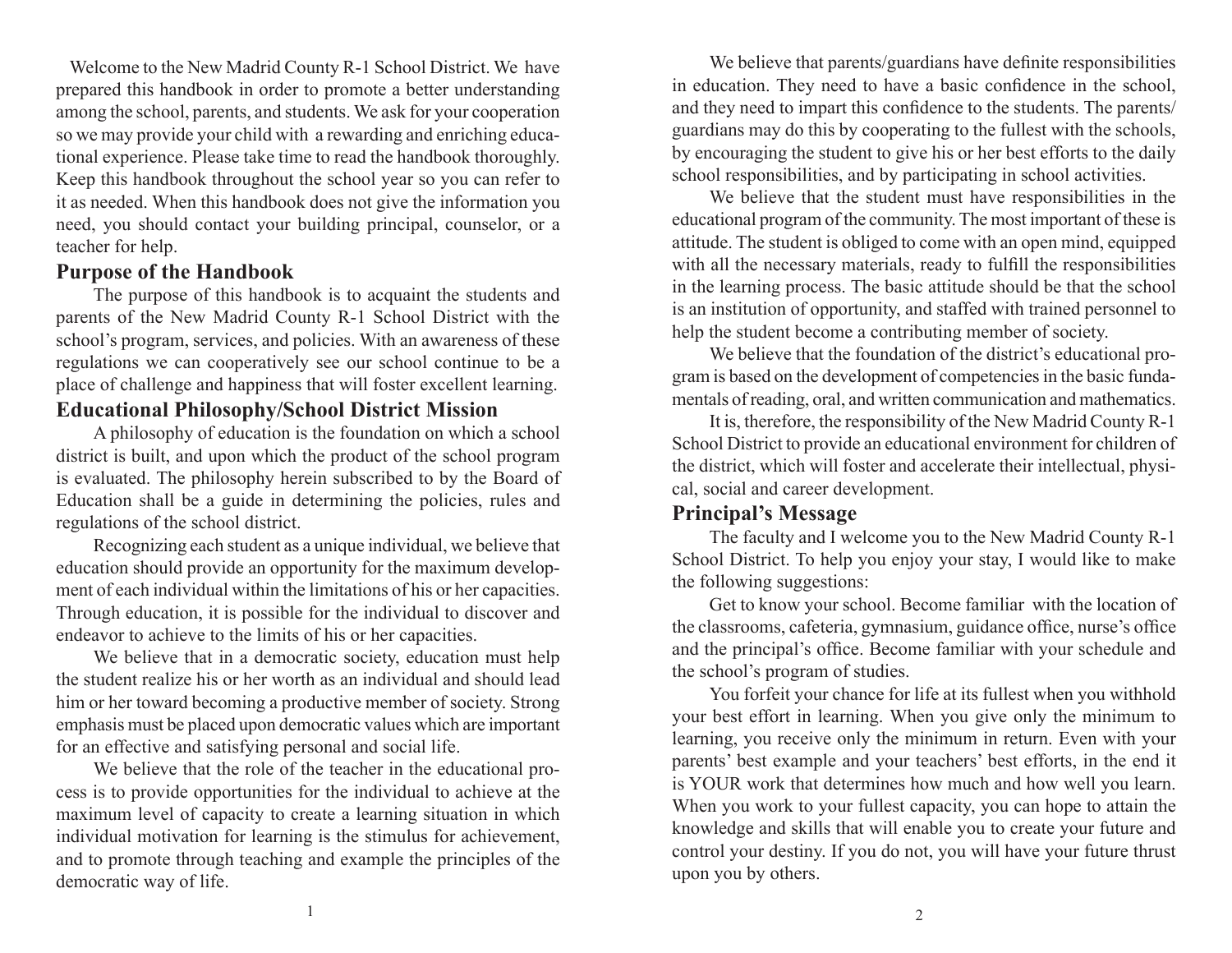Take hold of your life. Apply your gifts and talents. Work with dedication and self-discipline. Have high expectations for yourself and convert every challenge into an opportunity.

# **Getting Off To A Good Start**

Label all clothing, books, and equipment. Claim found items as soon as you can. Report all losses immediately. Carry money in small amounts. Use checks for items for which you must pay the school. Know what books to carry for the next period. Keep to your right when walking in the halls. Be ready for special days, changes in schedule, and due dates for long-range assignments.

Don't bring miscellaneous items from home unless prior approval has been given by school authorities.

Don't bring any type of radio, CD player, pager, or tape player to school unless you are given permission by your principal or teacher. Gum chewing will not be allowed.

# **New Madrid County R-1 Grading System**

| 100-90      | $\mathbf{A}$ |
|-------------|--------------|
| 89-80       | B            |
| 79-70       | €            |
| 69-60       | $\Box$       |
| 59 or below | F            |

<sup>\*</sup>An Eagle Alert will include a text when progress reports are *available each quarter.*

# **Honor Roll Criteria**

### **Honor Roll With Distinction**

1. Have all A's in the solid subjects with a 4.0 average in each subject;

2. Elementary students receive credit in Art, Music, and P.E.

### **Honor Roll**

1. Have an average of 3.0 or above;

2. Elementary students receive a credit in Art, Music, P.E.

**\*Honor roll status will be computed at the end of each school quarter.**

#### **How To Study**

Attitude is important. Think positively. Work independently. Seek help only when you have exhausted your own resources; then ask questions. Use library resources. Learning requires concentration. Keep your mind on what you are doing—it will take less time. Read the entire assignment rapidly to grasp the basic content. Reread slowly to understand the content, details, explanations, and directions. If the assignment is not written, make notes of your own. Outline what you have learned. If the assignment is a long-term project, do a little of it each day. Don't let it go until the last minute—it will be easier and you will do a better job.

#### **Homework**

Homework is a necessary part of each student's educational program. Each student must be expected to spend some time in addition to scheduled class instruction to achieve satisfactory work.Students will be expected to complete homework assignments in a timely manner. If a student fails to complete an assignment the teacher may: 1) give the student zero credit on the assignment and/or; 2) administer some form of punishment to persuade the student to complete the assignment. Students who fail to work on assignments given during class time will be guilty of trifling. (See discipline policy concerning trifling.)

### **1:1 Technology Device**

Insurance will be \$25 per device. A family will not have to pay more than \$75 per year. The insurance may be paid over a five month period. If a payment is missed or is not paid in the five months, the device is not insured and the student is responsible for the full cost of the repair. Insurance shall cover two broken screens per year at no additional cost. After two, the student will have to pay a deductible of \$25 per incident. In the event of major damage or loss, the deductible will be \$50 for the first incident and the second will be \$100 deductible. Any accident after that, the student will have to pay the actual cost of repair or replacement. The approximate cost of the chromebook is \$350.

### **A Student Who Studies Well**

Brings notebook, paper, pen or pencil and other materials necessary to class. Is an active participant in the classroom, listens well and takes part in discussions. Asks questions if he/she doesn't understand the discussion or if he/she has a problem.

Plans his/her work and schedules time for homework each day and makes sure he/ she understands the assignment before he/she leaves class.

Uses what he/she learns and sees how each subject applies to the others. Strives to do his/her best.

#### **Retention of Students**

Kindergarten students are assessed in the academic areas of math, reading, writing/ motor skills. A kindergarten student may be retained if they received an "unsatisfactory" grade in at least fifty percent of the above academic areas during the current school year. Students in grades 1-5 may be retained if they fail at least fifty percent of the core subjects, where a grade is given during the current school year.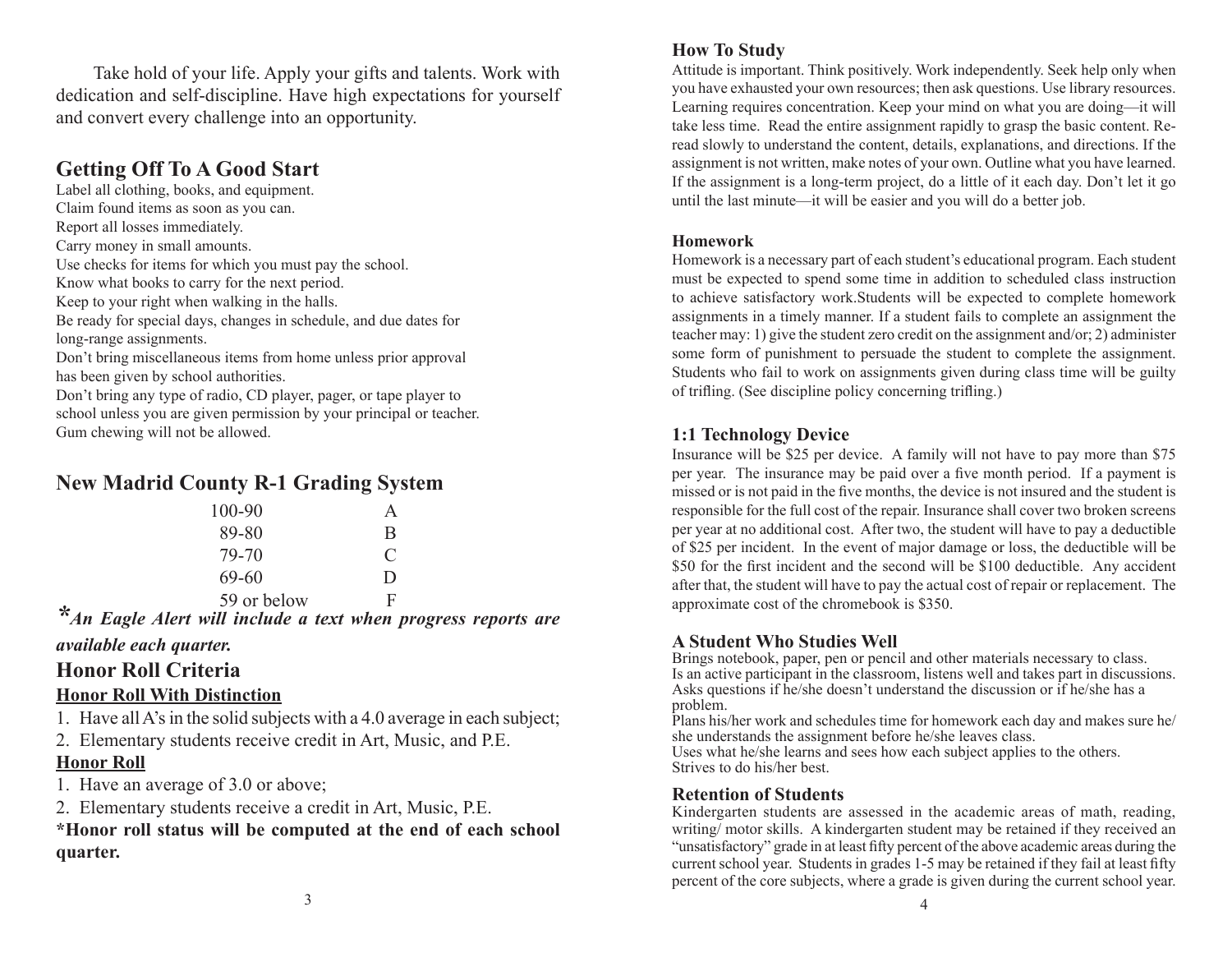# **Library**

Students are encouraged to use the library for reference work and independent reading. Library materials are checked out for one week unless an extended use time is needed. Any item may be renewed, but each item must be brought to the librarian or library aide prior to renewal. If the student has two items checked out, then both items must be returned or rechecked before any other materials are checked out. Students are expected to reimburse the library for any lost or damaged materials. The library will be open to students before and after school each day.

# **Counselor/Student Conference Procedures**

Students may make an appointment to meet with the counselor before school, during school, at noon, and after school.

## **Parent Conferences**

Parents may make appointments for conferences with teachers, counselors, or the principal by telephoning the school office.

Parent-teacher conferences are scheduled at the end of the first quarter for all students in grades kindergarten through fifth. In order for the student to get his/her report card at the end of this quarter a conference must be held. Parent-teacher conferences will be scheduled at the end of the third quarter for students not making adequate progress in school.

## **Lost and Found**

Students who find lost articles are asked to take them to the office where they will be placed in the LOST and FOUND box until claimed by the owner.

## **Student Dress**

Take pride in your appearance. The way you dress reflects the quality of the school, your conduct, and your school work.

All students are expected to dress and groom themselves neatly in clothing that is suitable for school. STUDENTS ARE NOT PER-MITTED TO WEAR ANY GARMENT WHICH ADVERTISES ANY TYPE OF ALCOHOLIC BEVERAGE OR DEPICTS ANY CONTROLLED SUBSTANCE OR PROMOTES DISRUPTIVE BEHAVIOR.

Slacks and jeans are acceptable for all students. Above items with holes, slashes, or cuts are not acceptable. Sagging slacks are also not acceptable.

Low cut tops and revealing tops are not acceptable. Shirts, blouses, or jerseys should be long enough to reach the top of the pants, slacks, or skirts with which they are worn.

Shirts should be buttoned. Both straps on overalls are to be fastened.

Dresses, skirts, and shorts are acceptable in grades kindergarten through fifth. All clothing may reflect the prevailing styles, but should also stay within the limits of good taste for a school setting.

Both head coverings and sunglasses should be removed upon entering the building. Exceptions should be discussed with the building principal.

Any accessories which are deemed to be gang related or otherwise offensive will be confiscated. Bandanas are a good example of such an accessory.

Toys should not be brought to school.

Pajamas and other sleepwear are not acceptable unless worn in conjunction with school sponsored activities.

Shoes with rollers (referred to as Heely's) shall not be worn at school.

# **Perfect Attendance**

Students with perfect attendance are recognized each semester and at the end of the year. Perfect attendance is a student that has been in attendance each school day from 8:00-3:00. A student arriving late or leaving early from school on any day is not considered perfect attendance.

# **Tardiness**

If you arrive late to school, report to the office for a late slip. You will be notified when the morning tardy bell rings in your building. All students are expected to be in their home room at that time.

# **Skip Day**

A "skip day" is not sanctioned by the school; therefore, it will be treated as any other absence.

# **Passes and Leaving School**

Students are NOT PERMITTED to leave the school grounds at any time during the school day WITHOUT permission from the home AND the school office. Failure to follow proper procedures will be considered an act of truancy.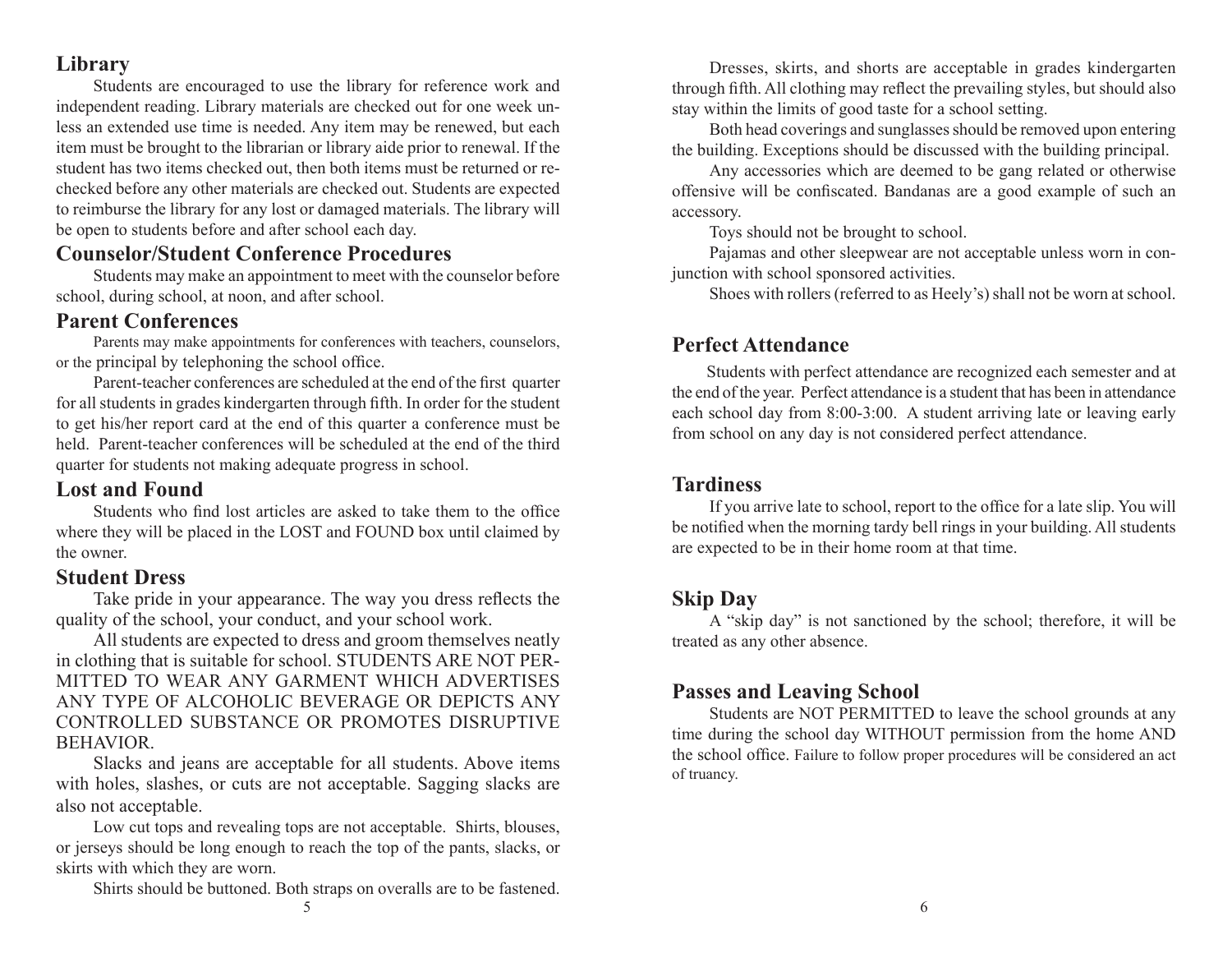### **K-12 STUDENT ATTENDANCE POLICY** A.

Regular attendance and participation in classroom instructional activities are essential to achieving the educational objectives for each class. When students are absent from class, they miss the material covered; they miss the opportunity to interact with the teacher as well as other students and they miss the opportunity to pursue learning opportunities only available in the classroom interaction. In order to receive course credit, a student must be present a minimum of ninety-five percent (95%) of the scheduled attendance per semester.

#### **Absences per Semester Will Result in a Failing Grade**

A student will receive a failing grade of F in each class from which he or she is absent six days per semester. All absences are not considered excused or unexcused. All absences are absences. Students will be given 5 days per semester to include any absence. After the  $5<sup>th</sup>$  day of absence, the  $8<sup>th</sup>$  hour of instruction is required.

**8<sup>th</sup> Hour Attendance:** An eighth (8<sup>th</sup>) hour of attendance will be available on Monday through Thursday of each week. Students absent from class may attend the  $8<sup>th</sup>$  hour after the first absence. However, after at the sixth absence, the  $8<sup>th</sup>$  hour is mandatory for credit in the class that has acquired more than 5 absences.

#### **Policy Administration and Determination**

On the third  $(3<sup>rd</sup>)$  absence from class in one semester, the student and parent/ guardian will be notified by phone or mail on the status of the student's attendance.

On the fifth  $(5<sup>th</sup>)$  absence from class in one semester, the student and parent/ guardian will be notified by mail and/or the School Resource Officer/Truancy Officer that the student has violated the attendance policy.

On the sixth  $(6<sup>th</sup>)$  absence from class in one semester, the student will be provided an opportunity to go to  $8<sup>th</sup>$  hour to make up their work. To receive credit, the student **must** attend the 8<sup>th</sup> hour.

On the seventh  $(7<sup>th</sup>)$  absence from class in one semester, the student and parent /guardian will be requested to attend a conference with the principal and/or Truancy Officer. The student will be provided an opportunity to go to  $8<sup>th</sup>$  hour to make up their work and receive credit.

On the eighth  $(8<sup>th</sup>)$  absence from class in one semester, the student will appear before the review board for a determination to be made on whether the absences are justifiable. The \*review board will recommend to the superintendent the following:

- Home Bound
- Referred to Juvenile Authorities/Prosecuting Attorney
- Alternative School

\*Review Board may consist of principal, assistant principal, truancy officer/ school resource officer, nurse, teacher, and/or counselor.

When a student misses more than 6 days of work from one class in one semester, the student will not receive credit for that course unless the student attends an  $8<sup>th</sup>$ hour.

The principal, assistant principal, and/or truancy officer will be in charge of administering the policy. Current and accurate records will be maintained regarding individual student attendance and will ensure that the student is aware of his or her standing with regard to this policy.

All determinations regarding the application of a failing grade will be made by the building principal.

Absences resulting in long-term illnesses or other unusual circumstances will receive consideration for a modified application of this policy.

Students participating in the homebound program have a recognized change in educational placement and are not considered absent.

After a student has acquired eight (8) absences from school, with no attempt to attend the eighth  $(8<sup>th</sup>)$  hour, the student will not be able to participate or attend extra- curricular activities including ballgames, dances, field trips, prom, etc.

Student transportation will be provided as needed.

#### **Five Consecutive Absences Without Notification**

Five (5) consecutive absences without parent/guardian notification may result in the student being dropped from the school enrollment.

| Adopted: | July 9, 1996       |
|----------|--------------------|
| Revised: | $+$ July 9, 2001   |
|          | September 12, 2013 |

New Madrid County R-1 School District, New Madrid, MO.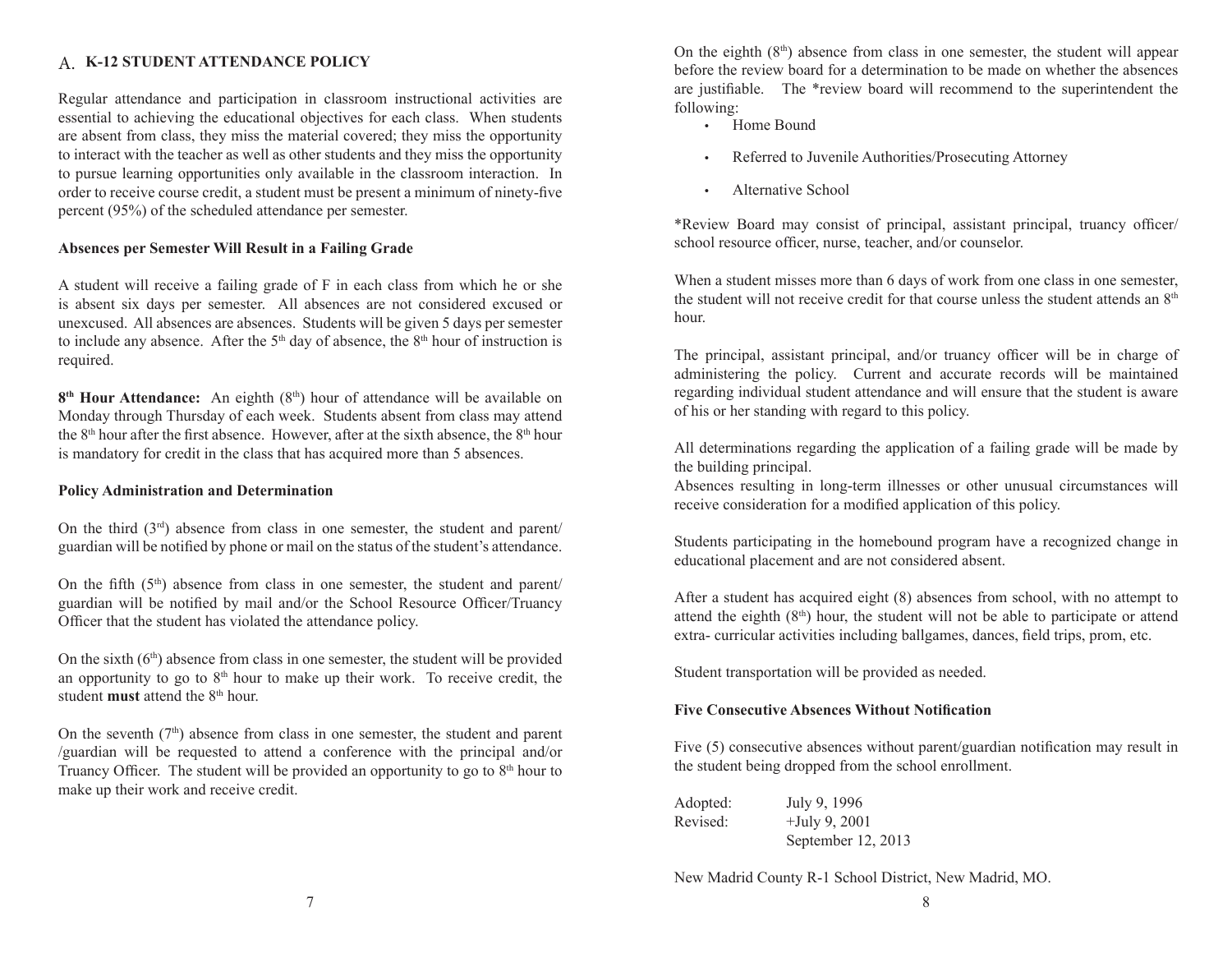## **School Closing**

In the event of severely inclement weather or mechanical breakdown, school may be closed or starting time delayed. The same conditions may also necessitate early dismissal. All announcements regarding school closings will be broadcast on radio stations KMAL-Malden, KMIS-Portageville, and KSIM-Sikeston. An announcement will also be made on KFVS-TV-Cape Girardeau. Reports in the morning begin around 7:00 a.m. If no report is heard it can be assumed that school will be in session. PLEASE DO NOT CALL THE SCHOOL—our line must be kept open for emergencies.

# **Lockers**

Students in selected grades will be assigned a locker. School lockers are the property of the New Madrid County R-1 School District. At no time does the school district relinquish its exclusive control of lockers provided for the convenience of students. Periodic general inspections of lockers may be conducted by school authorities for any reason at any time, without notice, without student consent, and without a search warrant. The school officials also reserve the right to have lockers and other school property searched for drugs or other items that violate school and/or civil regulations. These searches may be unannounced and may include the use of a specially trained police dog. Use only the locker assigned to you. All personal items and books, when not in use, are to be kept in lockers. Do not tamper with another students' locker.

# **Telephone**

The office telephone is a business telephone. Please do not ask to use it unless an emergency arises.

# **Health Standards**

A student shall not attend school or school-sponsored activities while afflicted with any contagious or infectious disease, or while liable to transmit such a disease after being exposed, unless the Board or its designee has determined, based on medical evidence, that (1) the student is no longer infected or liable to transmit the disease; or (2) the student is afflicted with a chronic infectious disease which poses little risk of transmission in the school environment with reasonable precautions.

Students should stay home with a temperature of 100 degrees or above. They may return to school when their temperature has been

fever free for 24 hours without the use of medication to lower the temperature. If a student's temperature at school is 100 degrees or above, they will be sent home.

# **Health Services**

If a student becomes ill while at school, he should report to the nurse who will decide what should be done. Students must not leave the building because of illness without authorization. If the nurse is not in, students are to report to the office.

# **Accidents**

Every injury of significance in the school building, on the school grounds, at practice sessions or any athletic event sponsored by the school, MUST be reported IMMEDIATELY to the person in charge and to the principal's office as soon as possible.

# **Fire and Disaster Drills**

Fire and disaster drills at regular intervals are required by law and are an important safety precaution. It is essential that when the first signal is given, everyone obeys promptly and clears the building by the prescribed route as quickly as possible. The teacher in charge of each classroom will give the students instructions.

# **Care of School Property**

Students are responsible for the proper care of all books, supplies and furniture supplied by the school. Students who disfigure property, break windows or do other damage to school property or equipment will be subject to disciplinary action and be required to pay for the damage.

# **Change of Address**

Inform the office if you change your address or telephone number. It is very important that the office be notified of all changes.

# **Fund Raising**

Before a student or student group begins selling articles as a project it should be cleared with the administration. All purchases of items for school organizations, class activities, etc., must be approved by the principal. Before purchases are made a purchase order must be completed by the principal's secretary. All items will be sold through the office. Unless proper procedure and authorization is used, the purchaser is personally responsible for the cost of the item purchased. There is to be no door-to-door, roadblock, or telephone soliciting.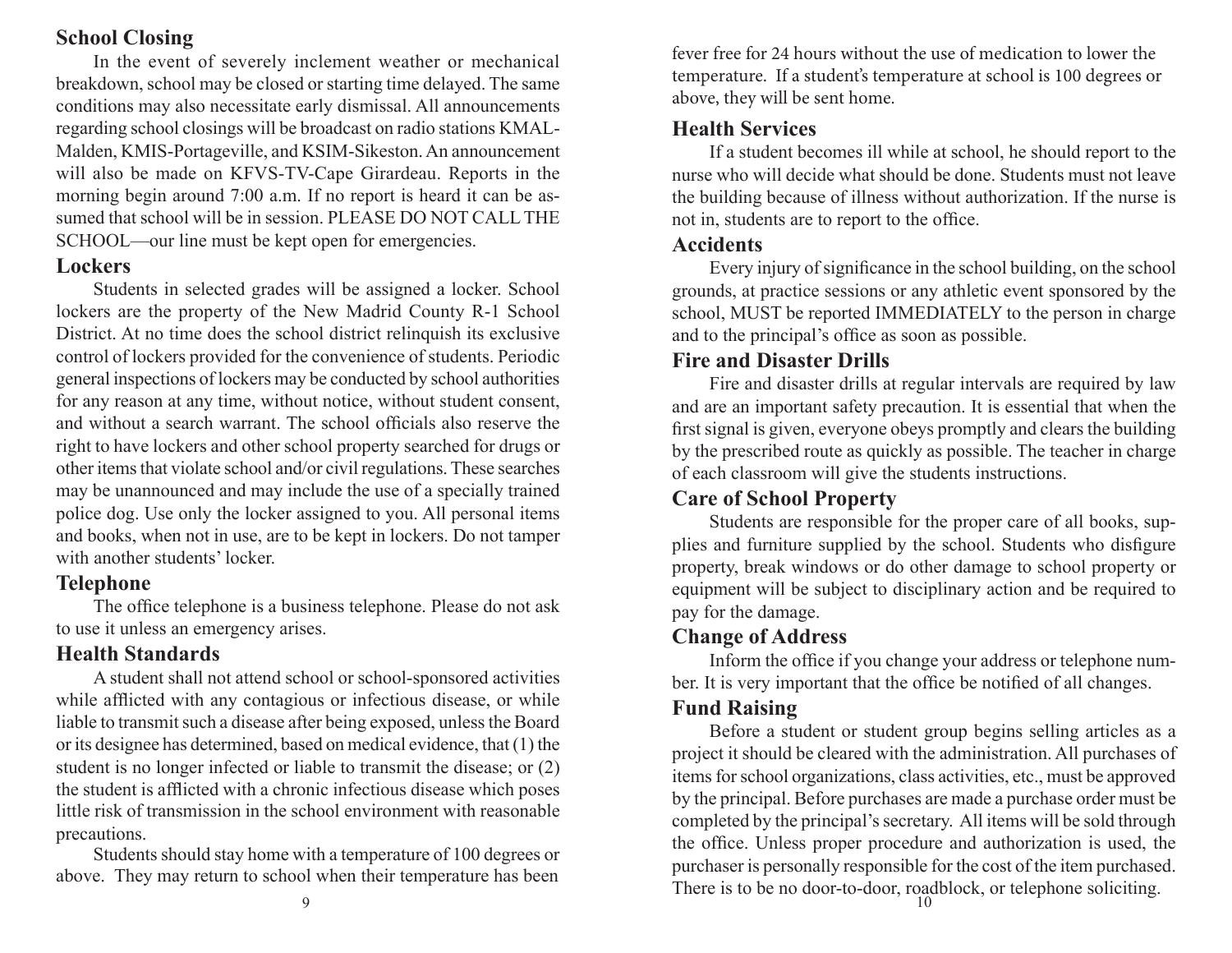# **Cafeteria**

The school cafeteria is maintained as a vital part of the health program of the school. To encourage good nutrition, a well-balanced breakfast and lunch is offered at a reasonable price. Students may choose to bring lunches from home. In order to keep the cafeteria clean and attractive, the following rules must be observed:

All food and candy is to be eaten in the cafeteria.

Keep tables and floor clean.

Lunch litter must be disposed of in waste cans.

Trays and silverware must be returned to receiving counter. Talk in a normal voice.

Running, pushing, or "cutting" in serving lines will not be tolerated.

Students will be dismissed by the teachers on duty in the cafeteria.

The cost for breakfast and lunch will be the following for the current school year:

Breakfast

|       | Student—full price | . 50 |
|-------|--------------------|------|
|       | Student-reduced    | .30  |
| Lunch |                    |      |
|       | Student—full price | 1.00 |
|       | Student—reduced    | 40   |
|       |                    |      |

## **Physical Education**

Physical Education is required by law unless excused by written request of the family physician. The school will furnish all play equipment necessary. Tennis shoes must be worn for P.E. classes.

# **Withdrawal From School**

Any student who transfers to another school during the school year must get a withdrawal form from the office. All books and school-owned materials **MUST** be turned in before any records will be sent to another school.

## **Detention**

Detention is a when a student is removed from the regular classroom setting for unacceptable student behavior and is assigned to a room with a teacher in lieu of play time or other extra activities.

### **Bus**

STUDENT RESPONSIBILITY:

A student must respect the authority of the bus driver or any teacher or person of authority in the district. A student must be on time. The bus cannot wait beyond its regular schedule for those who are tardy. A student must never stand on the roadway while waiting for a bus. Upon entering the bus, a student must immediately find his/her seat and sit down. He must remain seated until time to leave the bus or until instructed by the driver to move. Unnecessary conversation with the bus driver is prohibited. Classroom conduct is to be observed by students while riding the bus, with the exception of ordinary conversation. A student must never extend head, arms, or legs from the bus nor should he call out to passersby. Smoking or the carrying of cigarettes by students is prohibited. Profane language, scuffling or throwing of objects is prohibited. Any large instruments such as band instruments are to be placed on the bus only upon receiving permission from the driver. All personal belongings shall be kept with the student at all times while on the bus. Any damage to the bus must be reported immediately to the driver. No student will ride any bus except the one to which he/she is assigned without prior approval by the principal. Students wishing to visit overnight with friends must submit a note from their parents and receive permission from the principal. This will be approved on an emergency basis only. No student will be picked up or discharged at any place other than his assigned stop and school unless prior permission of the principal is granted. Once a student enters the bus he/she may not leave until the intended destination has been reached. Students who must cross the road will do so in front of the bus after a signal from the driver. Students must not cross divided highways at any time. In the event of an accident or emergency, students must obey the driver and not leave the scene for any reason until cleared to do so by the responsible authority present.

## **Bus Zones**

Do not pass buses while loading or unloading when the stop arm is out and upper red lights are flashing.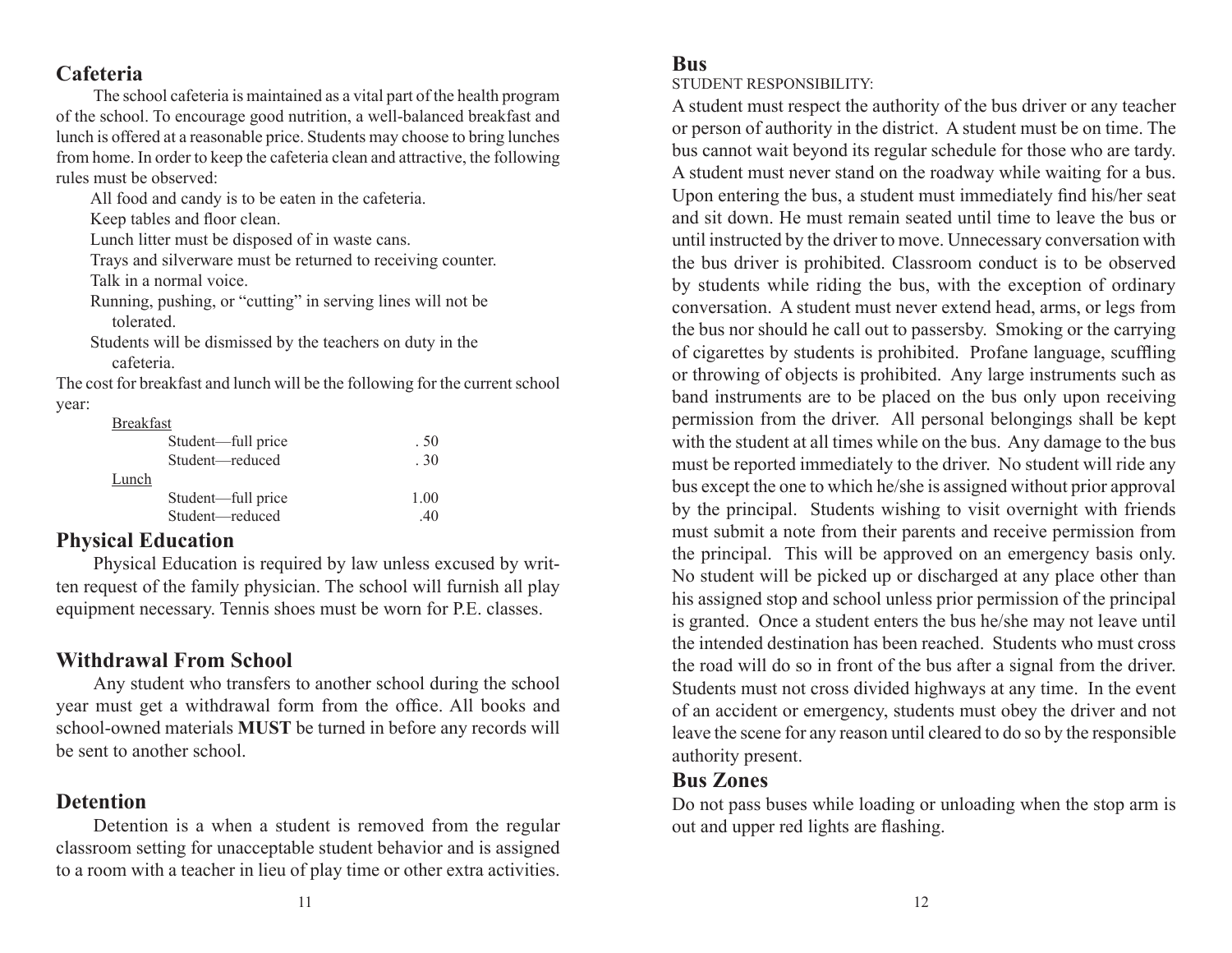Any infraction of rules set forth herein or rules required by the Missouri State Department of Education shall be grounds for loss of transportation privileges. Suspension from transportation will be made by the principal. Notification of such action will be made to the parent either by mail or telephone.

# **School Services**

- 1. Special services are available within the district for those students who qualify. Services available include: Special Education for Educable Mentally Handicapped, Learning Disabled, Emotionally Disturbed, Speech/Language Therapy, Title I Services, Homebound Tutoring. Services not provided within the district are provided through contracted arrangement.
- 2. In addition to regular classroom experiences, our schools also provide students with access to the following:

Music

Art

- Physical Education
- Library Services
- Use of computers
- 3. An academic counselor is on staff to provide students with the following services if necessary:
	- Psychological Evaluation
	- Individual conferences whenever a student, teacher, or parent requests help in dealing with adjustment problems, academic problems, or help in obtaining services from outside sources.
	- Coordinating a testing program in compliance with state and federal guidelines.

# **In the Event of Any Disaster:**

- No student will be dismissed from school unless a parent (or individual designated by a parent) comes for him/her.
- No child will be allowed to leave with another person, even a relative or baby-sitter, unless we have written permission to that effect or that particular person is listed on the student's emergency form in our files. With this in mind, if your child's form is not up-to-date, please request a new form from the office.
- All parents, or designated parties, who come for students must have

 them signed out at the office or at the temporary Student Release Station on the school grounds.

- We are prepared to care for your children in times of critical situations. If you are not able to reach the school, we will care for your child here. We have a number of people with first-aid certificates, and we will be in communication with various local emergency services. We do ask your help in the following areas:
- Please do not call the school—we must have the lines open for emergency calls.
- Following an earthquake or other emergency, do not immediately drive to the school—streets and access to our school may be cluttered with debris. The school access route and street entrance areas must remain clear for emergency vehicles.
- Turn to your local radio and television station for information and directions.

# **Medication Policy**

The student's doctor must provide a written request that the student be given prescription medication or over-the-counter medication during school hours. The request shall state the name of the student, name of drug, dosage, frequency of administration, route of administration, and doctor's name. The diagnosis/indication for use of the medication shall be provided.

A parent/guardian must request in writing that the school district comply with the doctor's request to give prescribed medication. (The district will not administer the initial dose of any new prescription except in an emergency).

A parent/guardian must also provide a written request that the school district comply with the doctor's request to give over-thecounter medication.

A parent/guardian or other responsible party designated by the parent/guardian will deliver all medication to be administered at school to the school nurse or designee. All medication, prescription or over-the-counter, must be in a pharmacy or manufacturer-label container. The District shall provide secure, locked storage for medication to prevent diversion, misuse, or ingestion by another individual.

Students with asthma or any potentially life-threatening respiratory illness may carry with them for self-administration metered dose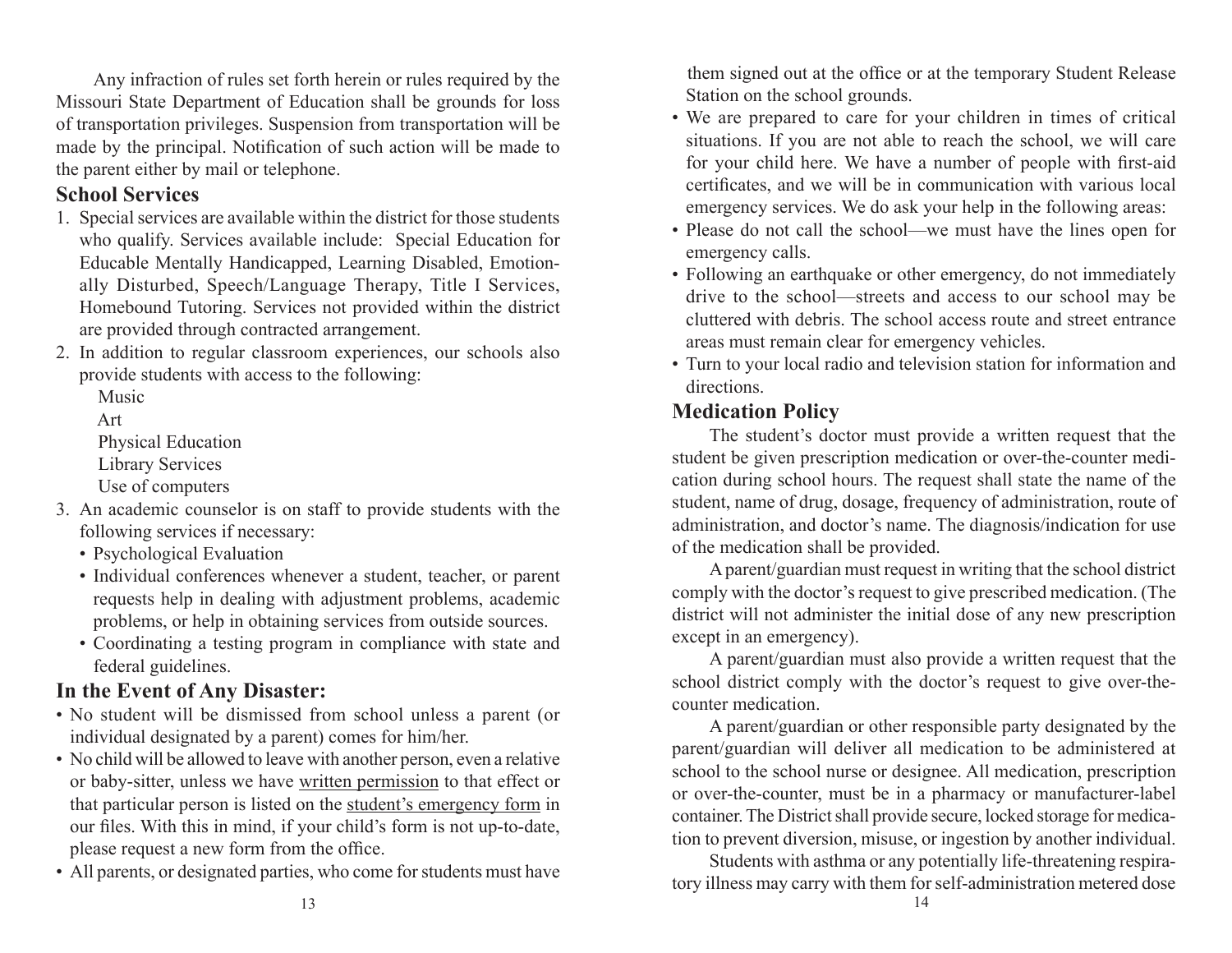inhalers containing "rescue" medication. Possession and self-administration of these prescription medications must comply with the Missouri Safe School Act, 1996. The directives of this Act will be given to each parent/guardian who requests that his/her student be permitted to carry and self-administer such medication. A permission form for self-administration is part of this Regulation. (See Regulation 2870-Permission Form). Parents must provide an inhaler to be kept in the nurse's office for all students who have been prescribed an inhaler for asthma. Student's who have permission to self administer their inhaler must also provide a back-up inhaler to be kept in the nurse's office.

In situations where the above requirements are not met, or any time the parent/guardian chooses, the parent/guardian may come to school to administer medicine to his/her student.

It shall be the policy of this District that the District will not knowingly administer any medication to a student if the District's registered professional school nurse believes, in his/her professional judgment, that such administration could cause harm to the student, other students, or the District itself. Such cases may include, but not necessarily limited to, situations in which the District is being asked to administer medication in a dosage that exceeds the highest recommended dosage listed in the current annual volume of the Physician's Desk Reference or other recognized medical or pharmaceutical text.

# **Students With Communicable Diseases**

A student shall not attend classes or other school-sponsored activities, if the student (1) has, or has been exposed to, an acute (short duration) or chronic (long duration) contagious or infectious disease, and (2) is liable to transmit the contagious or infectious disease, unless the Board of Education or its designee has determined, based upon medical evidence, that the student:

- 1. No longer has the disease.
- 2. Is not in the contagious/infectious stage of an acute disease.

3. Has a chronic infectious disease that poses little risk of transmission in the school environment with reasonable precautions.

 School officials may require any child suspected of having a contagious or infectious disease to be examined by a physician and may exclude the child from school, in accordance with the procedures authorized by this policy, so long as there is a substantial risk of transmission of the disease in the school environment. (See Regulation 2860-Acute Infectious Disease Section)

A student who has a chronic infectious disease, and who is permitted to attend school, may be required to do so under specified conditions. Failure to adhere to the conditions will result in the student being excluded from school. A student who has a chronic infectious disease and who is not permitted to attend school or participate in school activities will be provided instruction in an alternative educational setting in accordance with District policy. (See Regulation 2860-Chronic Infectious Disease Section)

Students with acute or chronic contagious or infectious diseases and their families have a right to privacy and confidentiality. Only staff members who have a medical reason to know the identity and condition of such students will be informed. Willful or negligent disclosure of confidential information about a student's medical condition by staff members will be cause for disciplinary action. (See Regulation 2860-Chronic Infectious Disease Section #5)

The District will implement reporting and disease outbreak control measures in accordance with the provisions of Missouri Department of Health publication PACH-16, "Prevention and Control of Communicable Diseases: A Guide for School Administrators, Nurses, Teachers and Day Care Operators," a copy of which shall be on file in the office of the Supervisor of Health Services and in the office of each school nurse.

### **Inoculations of Students**

It shall be the policy of the New Madrid County R-1 School District that all students attending the district schools shall be in compliance with state law and regulations requiring immunization against poliomyelitis, rubella, mumps, tetanus, pertussis, diphtheria, Hepatitis B, and HIB.

The parents or guardians of each student entering the school district shall furnish satisfactory proof that the student has been adequately immunized, or that the immunization process has begun.

It shall be unlawful for any student to attend school in the district unless the student has been satisfactorily immunized or unless the parents/guardians have signed and placed on file with the school administrator a statement of exemption because of religious beliefs or medical contradictions.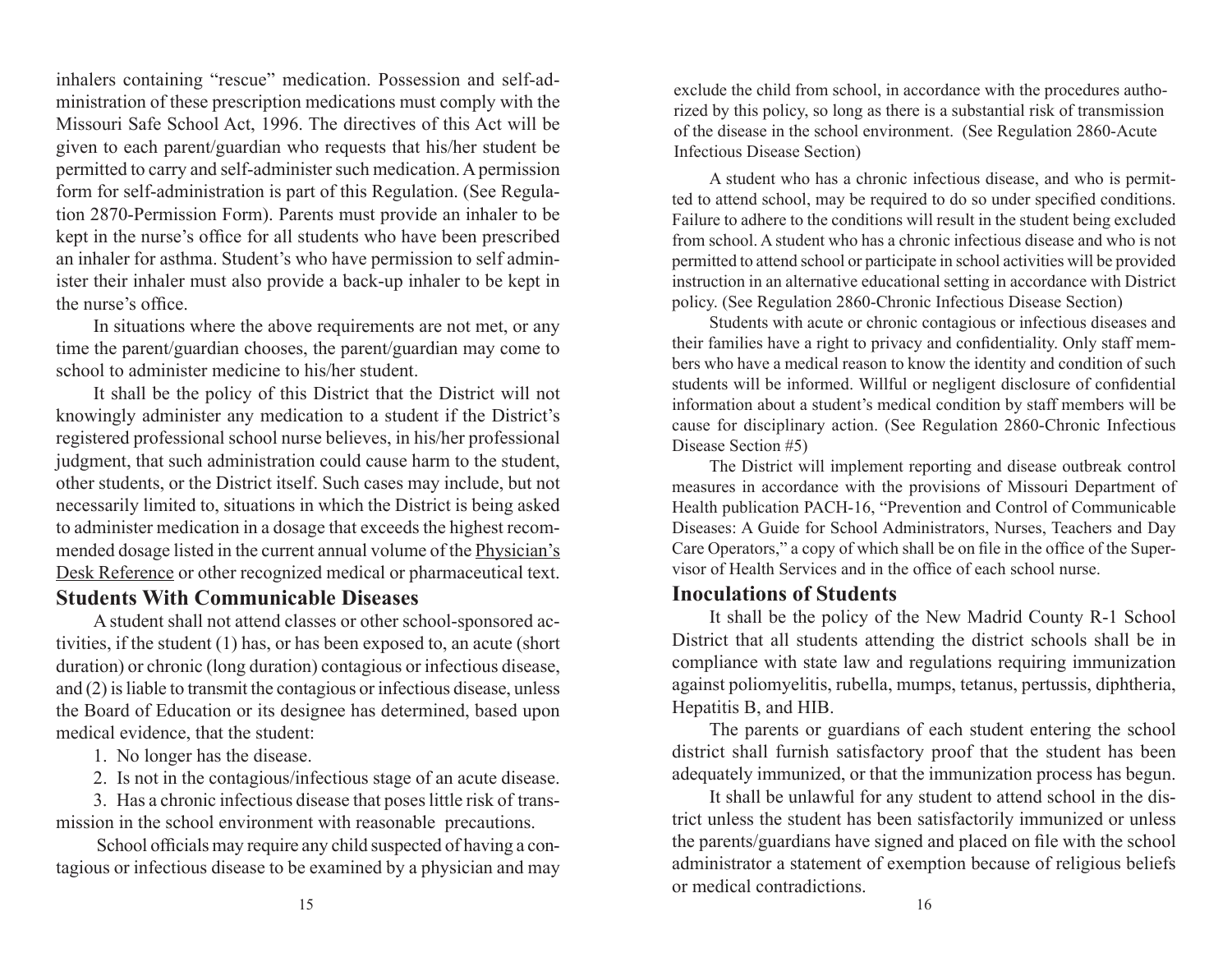A physician's statement will be provided if the reason for exemption is a medical contradictions. Failure to comply with this legal requirement will result in the student's exclusion from school until proof of compliance has been presented to the district. If the student produces evidence of having begun the process of immunization, he or she may continue to attend school as long as the process is proceeding. Homeless children are the only exception, and are allowed a 24-hour time period in which to provide proof of compliance.

The superintendent shall institute procedures for the maintenance of health records, which are to show the immunization status of every child enrolled or attending in the district, and for the completion of all necessary reports in accordance with guidelines prepared by the Department of Social Services—Missouri Division of Health.

## **Imitation Weapons/Drugs**

Students are not to bring any "fake" items to school that could cause others to believe they are in possession of an item that could cause harm such as guns, knives, "kiddie dope", etc. Any student violating this rule will be punished according to the New Madrid County R-1 Discipline Policy. See district discipline code.

# **Metal Detectors**

In an attempt to maintain a safe and orderly school environment, the district reserves the right to utilize metal detection equipment.

# **District Discipline Code**

The New Madrid County R-1 School District has adopted polices on student discipline. The polices, rules, and regulations will apply to all students in attendance in district instructional and support programs, including all school sponsored activities. Included in the school policies is a policy on corporal punishment. The district permits corporal punishment as a measure of correction or of maintaining discipline and order in schools.

**The R-1 District will allow the parent/guardian to complete a request form, asking the principal to not allow corporal punishment for their child(ren). This is only a request and will be followed to the best of the ability from all certified staff members.**

Each parent/guardian is to be reminded that the New Madrid County R-1 School District does permit corporal punishment and policies for such are recognized. Parents/guardians may come to the principal's office of the building, from which their child is in attendance, to complete a request for the district to not utilize corporal punishment on their child.

# **I. Objective**

Developing good citizenship characteristics among its pupils is one of the most important objectives of an educational system. The task of the individual pupil is to learn to live effectively and harmoniously with others as he/she works to develop his/her own skills and understanding needed to build the kind of character expected of a good citizen.

To assist in accomplishing the institutional objective cited above, the principals and teachers in each building within the New Madrid County R-1 School District are charged with the responsibility for establishing and enforcing the rules and regulations necessary for the implementation of a discipline policy which is both effective and judicious. Through a cooperative effort of school personnel, parents, and pupils working to maintain good school discipline, an atmosphere can exist.

**Student Discipline** - The Student Code of Conduct is designed to foster student responsibility, respect for others, and to provide for the orderly operation of district schools. No code can be expected to list each and every offense that may result in disciplinary action; however, it is the purpose of this code to list certain offenses which, if committed by a student, will result in the imposition of a certain disciplinary action. Any conduct not included herein, any aggravated circumstance of any offense, or any action involving a combination of offenses may result in disciplinary consequences that extend beyond this code of conduct as determined by the principal, superintendent and/or Board of Education. In extraordinary circumstances where the minimum consequence is judged by the superintendent or designee to be manifestly unfair or not in the interest of the district, the superintendent or designee may reduce the consequences listed in this policy, as allowed by law. This code includes, but is not necessarily limited to, acts or students on district property, including playgrounds, parking lots, and district transportation, or at a district activity, whether on or off district property. The district may also discipline students for off-campus conduct that negatively impacts the educational environment, to the extent allowed by law.

#### **Reporting to Law Enforcement**

It is the policy of NMCC R-1 to report all crimes occurring on district property to law enforcement, including, but not limited to, the crimes the district is required to report in accordance with the law. The principal shall also notify the appropriate law enforcement agency and superintendent if a student is discovered to possess a controlled substance or weapon in violation of the district's policy. In addition, the superintendent shall notify the appropriate division of the juvenile or family court upon suspension for more than ten days or expulsion of any student who the district is aware is under the jurisdiction of the court. <sup>18</sup>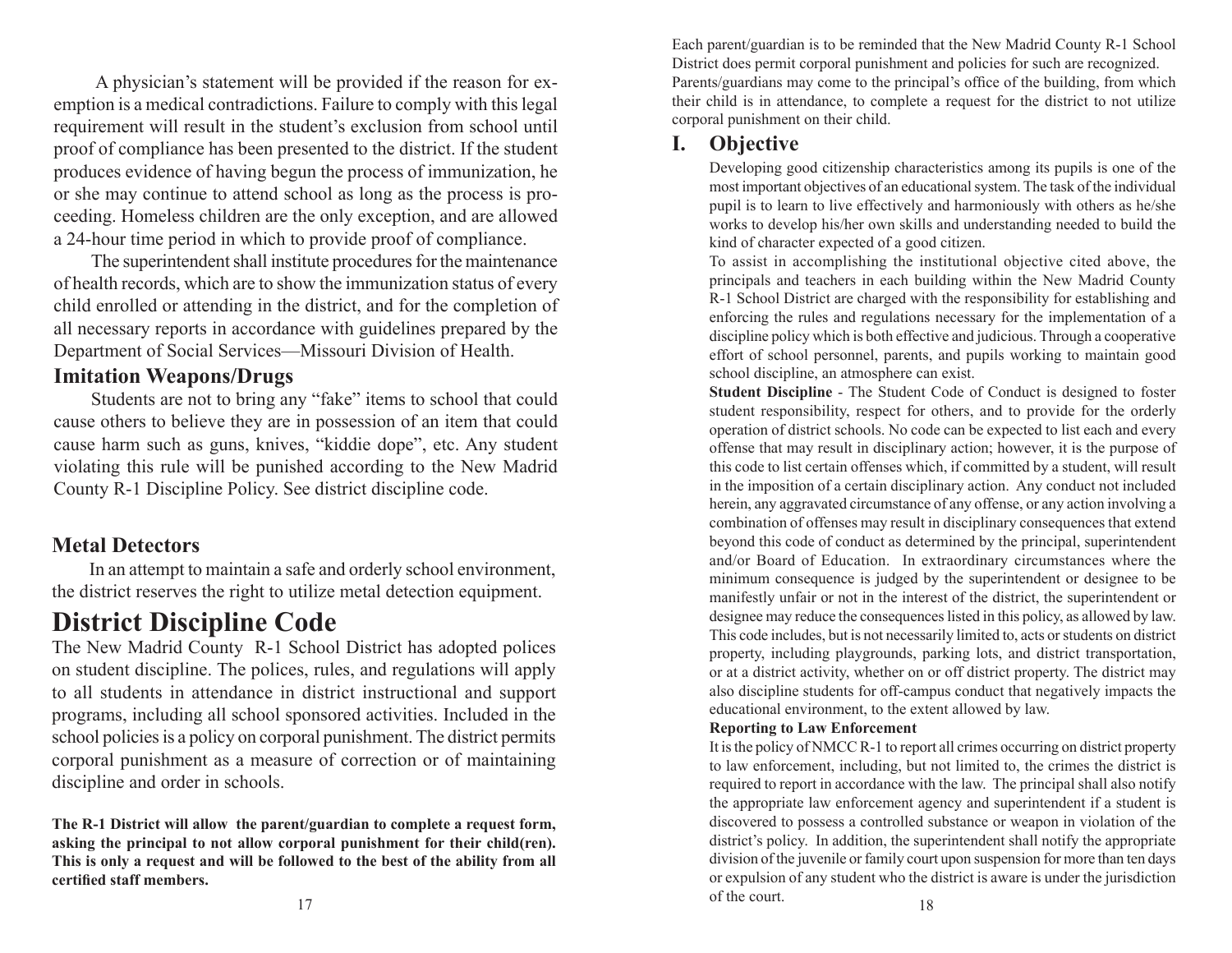#### **Documentation in Student's Discipline Record**

The principal, designee or other administrators or school staff will maintain all discipline records as deemed necessary for the orderly operation of the schools and in accordance with the law and policy.

**Conditions of Suspension, Expulsion and Other Disciplinary Consequences** All students who are suspended or expelled, regardless of the reason, are prohibited from participating in or attending any district-sponsored activity, or being on or near district property or the location of any district activity for any reason, unless permission is granted by the superintendent or designee. In addition, the district may prohibit students from participating in activities or restrict a student's access to district property as a disciplinary consequence even if the student is not suspended or expelled from school, if appropriate. In accordance with law, any student who is suspended for any offenses listed in 161.261, RSMo., or any act of violence or drug related activity as a serious violation of school discipline shall not be allowed to be within 1000 feet of any district property or any activity of the district, regardless of whether the activity takes place on district property, unless one of the following conditions exists:

 1. The student is under direct supervision of the student's parent, legal guardian, custodian or another adult designated in advance, in writing, to the student's principal by the student's parent, legal guardian or custodian, and the superintendent or designee has authorized the student to be on district property.

 2. The student is enrolled in and attending an alternative school that is located within 1000 feet of a public school in the district.

 3. The student resides within 1000 feet of a public school in the district and is on the property of his or her residence.

If a student violates the prohibitions in this section, he or she may be suspended or expelled in accordance with the offense, "Failure to Meet Conditions of Suspension, Expulsion or Other Disciplinary Consequences," listed below.

#### **Impact on Grades**

As with any absence, absences due to an out-of-school suspension may result in the student earning a lower grade in accordance with the district's policy on absences.

#### **Prohibited Conduct**

The following are descriptions of prohibited conduct as well as potential consequences for violations. Building-level administrators are authorized to more narrowly tailor potential consequences as appropriate for the age level of students in the building. All consequences must be within the ranges established in this regulation. In addition to the consequences specified here, school officials will notify law enforcement and document violations in the student's discipline file pursuant to law and Board policy.

#### **II. Explanation of Problem Areas**

- A. Academic Dishonesty Cheating on tests, assignments, projects or similar ,activities, plagiarism, claiming credit for another person's work, fabrication of facts, sources or other supporting material, unauthorized collaboration, facilitating academic dishonesty, and other misconduct related to academics.
- B. Alcohol\*-The use, under the influence, possession, sale, or distribution of alcoholic substances.
- C. Arson\*-Intentional setting of a fire or burning of school property.
- D. Automobile/Vehicle Misuse Uncourteous or unsafe driving on or around district property.
- E. Bullying and Cyberbullying Intimidation of harassment of a student or multiple students perpetuated by individuals or groups. Bullying includes, but is not limited to : physical actions, including violence, gestures, theft, or damaging property; oral or written taunts, including name-calling, put-downs, extortion, or threats, threats of retaliation for reporting such acts, sending or posting harmful or cruel text or images using the Internet or other digital communication devices.
- F. Bus Violations-Not following bus rules.
- G. Defiance of School Personnel's Authority or School Policy-Refusal to comply with reasonable requests of any school personnel or policy of the school.
- H. Destruction or Defacement of Property\*-Destroying or mutilating objects or materials belonging to the school, school personnel, or other persons.
- I. Disorderly Conduct, Including Profanity and Obscene Behavior-Conduct and/or behavior which disrupts the orderly education of the school.
- J. Drugs\*-The use, under the influence, sale, possession, or distribution of illegal drugs including all controlled substances, counterfeit drugs, imitation drugs, "kiddie" dope, or other substances purported to be drugs.
- K. Explosive Devices\*-The use, possession, or sale of explosive devices, including fireworks.
- L. Extortion-The solicitation of money, or something of value, from another person in return for protection or in connection with a threat to inflict harm.
- M. Failure to Care for or Return District Property Loss of , failure to return or damage to district property including, but not limited to, books, computers, calculators, uniforms, and sporting and instructional equipment.
- N. Fighting-Willful engagement in physical contact for the purpose of inflicting harm on another person when such an action could be avoided.
- O. Filing False Emergency Report\*-The false reporting of a bomb or fire alarm.
- P. Forgery\*-Writing and using the signature or initials of another person.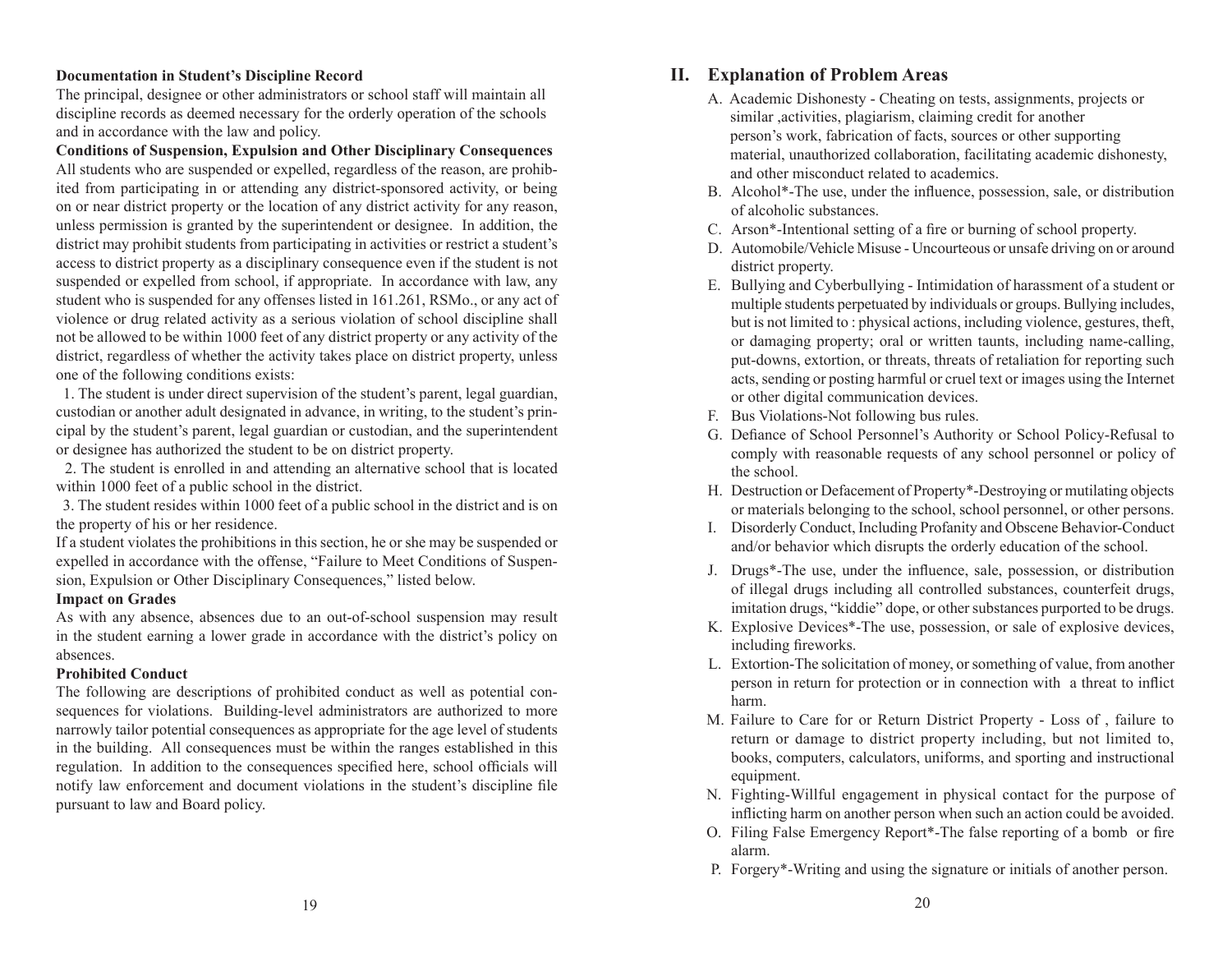- Q. Hazing Any activity that a reasonable person believes would negatively impact the mental or physical health or safety of a student or put the student in a ridiculous, humiliating, stressful or disconcerting position for the purposes of initiation, affiliation, admission, membership or maintenance of membership in any group, class, organization, club or athletic team including, but not limited to, a grade level, student organization or district-sponsored activity. Hazing may occur even when all students are willing participants.
	- R. Internet Privilege Abuse- Unauthorized use or misuse of the district's internet equipment and/or access capabilities.
	- S. Physical Assault\*-Physical attack of a person who does not wish to engage in the conflict and who has not provoked the attack.
	- T. Plagiarism -To steal or pass off the words or ideas of others as one's own.
	- U. Sexting and/or Possession of Sexually Explicit, Vulgar or Violent Material Students may not possess or display, electronically or otherwise, sexually explicit, vulgar or violent material including, but not limited to, pornography or depictions of nudity, violence or explicit death or injury. This prohibition does not apply to curricular material that has been approved by district staff for its educational value. Students will not be disciplined for speech in situations where it is protected by law.
	- V. Technology Misconduct Attempting, regardless of success, to: gain unauthorized access to a technology system or information, use district technology to connect to other systems in evasion of the physical limitations of the remote system, copy district files without authorization, interfere with the ability of others to utilize district technology, secure a higher level of privilege without authorization, introduce computer viruses, hacking tools, or other disruptive/destructive programs onto or using district technology, or evade or disable a filtering /blocking device.
	- W. Theft<sup>\*</sup>-Taking property that does not belong to you.
	- X. Tobacco-The use or possession of tobacco, of any kind, on or adjacent to school property.
	- Y. Trifling-Failure to display actions which give evidence that the student is making an honest attempt to participate in classroom activities.
	- Z. Truancy and Class Cut-An elective absence which is not approved in advance by a parent, guardian, and/or a school official. Vandalism - Willful damage or the attempt to cause damage to real or personal property belonging to the district, staff or students.
- AA. Verbal Abuse and Threats (Adult)-Statements, verbal or written, which are intended to intimidate, harass, or harm school personnel.
- BB. Verbal Abuse and Threats (Peer)-Statements, verbal or written, which are intended to intimidate, injure, or harm another student. (Includes harassment, bullying, terrorist threats, or other intimidation tactics.)
- CC. Weapons\*-The possession of a dangerous weapon, or the use of an object to inflict bodily injury to another person.
- DD. Gangs Gang related behavior will not be tolerated.
- EE. Miscellaneous -Any items brought to school which are detrimental to the education process will be confiscated. Such items as water guns, pea shooters, sling shots, etc. See trifling for consequences.

\*Since these problems could include violation of law, school officials may also need to notify the appropriate law enforcement officials. Any action the law enforcement officials might take will be in addition to the action taken by the school.

FF. Hazing and Bullying - In order to promote a safe learning environment for all students, the New Madrid Co. R-1 School District prohibits all forms of hazing, bullying and student intimidation. Students participating in or encouraging inappropriate conduct will be disciplined in accordance with District Discipline Code. Such discipline may include, but is not limited to, suspension or expulsion from school and removal from participation in activities. Students who have been subjected to hazing or bullying are instructed to promptly report such incidents to a school official. In addition, district staff, coaches, sponsors and volunteers shall not permit, condone or tolerate any form of hazing or bullying or plan , direct, encourage, assist, engage or participate in any activity that involves hazing or bullying. District staff will report incidents of hazing and bullying to the building principal. The principal shall promptly investigate all complaints of hazing and bullying and shall administer appropriate discipline to all individuals who violate this policy.

# **III.Disciplinary Actions (Listed in Order of Severity)**

- A. Conference—A formal conference held between a student and school official(s). If necessary, the student's parent(s) may also be included in an effort to make the parent(s) aware of the situation and/or to make suggestions that will help alleviate the problem.
- B. General Disciplinary Measures—May include: (1) corporal punishment (1-3 swats); (2) suspension or loss of privileges;

 (3) assignment into an in-school suspension setting; (4) after school detention; and (5) loss of credit.

- C. Short Term Suspension (Up to 10 School Days)—The student is informed that he/she is subject to suspension. The student is afforded the opportunity to hear the reason(s) for his/her suspension. The building principal is the person charged with carrying out this procedure.
- D. Long Term Suspension (Up to 180 Days)—The Board of Education authorizes the superintendent to suspend a student for up to 180 school days. The student is informed that he/she is subject to suspension. The student is afforded the appropriate due process procedures. A suspension of more than 10 days may be appealed to the Board of Education through the superintendent.  $22$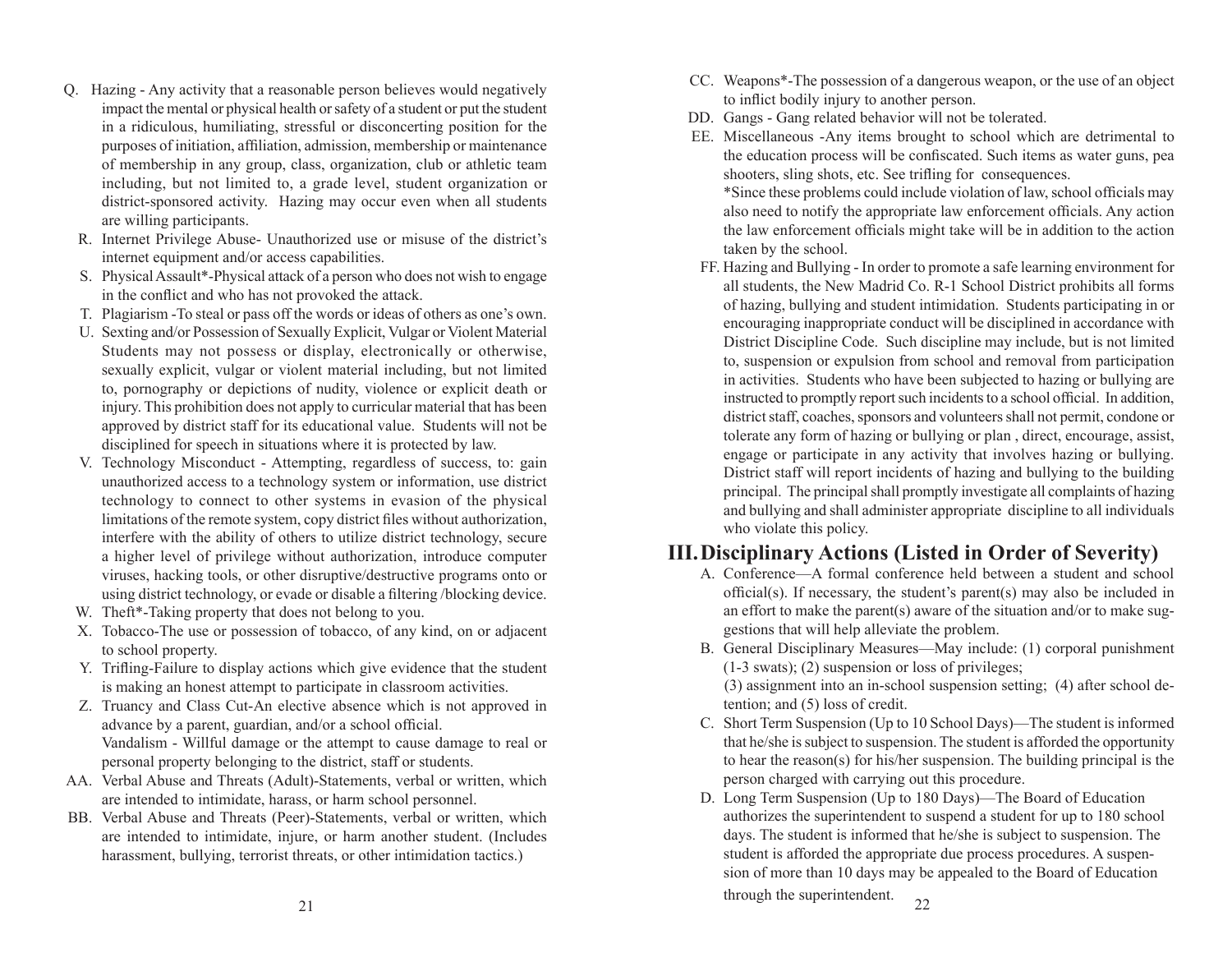E. Expulsion—The Board of Education authorizes the expulsion of students. The student is afforded the appropriate due process procedures. Following this procedure, if the superintendent determines that the expulsion is appropriate, he will make that recommendation to the Board of Education with which the authority for expulsion rests.

#### **IV. Relationship Between Problem Areas and Disciplinary Action**

The chart that follows illustrates the type of disciplinary action that may be taken for each problem area. In each case, a minimum and maximum action is listed as well as action for first and one for repeated occurrences. The disciplinary action taken will be based on a wide range of variables such as, but not limited to, the age of the student, past record of behavior, attitude, the severity of the infraction, and the severity of the problem as it exists in that particular school.\*

\*This chart does not cover all problems which exist within the school. Those areas not mentioned in this chart will be defined by school administrators who will use professional judgement in determining the appropriate disciplinary action and attempt to be as consistent as possible throughout the district.

\*\*Since these problems could include violation of law, school officials may also need to notify the appropriate law enforcement officials. Any action the law enforcement officials might take will be in addition to the action taken by the school.

*\*\*\*Video Cameras are installed on the buses and may be used to determine which students are involved in bus violations.*

## **V. Due Process**

All students are entitled to due process. This means that there are certain procedures that school officials will follow prior to taking appropriate disciplinary actions.

### **A.Suspensions**

1. Short Term Suspensions—An informal meeting between the school administrator(s), the student, and other appropriate persons will be conducted. The student will be given notice of the charge(s) against her/him and will be given an opportunity to present her /his version of the incident. If after the meeting the administrator decides that a short term suspension is necessary, it will become effective immediately.

|                                 |         | Action To Be Taken      |                     |
|---------------------------------|---------|-------------------------|---------------------|
| Problem Area                    | Range   | First Occurrence        | Repeated Occurrence |
| Academic Dishonesty             | Minimum | General Discipline      | Short Suspension    |
|                                 | Maximum | Short Suspension        | Long Suspension     |
| Alcohol**                       | Minimum | Short Suspension        | Long Suspension     |
|                                 | Maximum | Long Suspension         | Expulsion           |
| Arson**                         | Minimum | General Discipline      | Short Suspension    |
|                                 | Maximum | Expulsion               | Expulsion           |
| Automobile Misuse               | Minimum | Conference              | Conference          |
|                                 | Maximum | General Discipline      | General Discipline  |
| Bullying/Cyberbullying          | Minimum | Conference              | Short Suspension    |
|                                 | Maximum | Expulsion               | Expulsion           |
| Bus Violation***                | Minimum | Conference              | General Discipline  |
|                                 | Maximum | Expulsion               | Expulsion           |
| Defiance of                     | Minimum | Conference              | General Discipline  |
| Authority                       | Maximum | Long Suspension         | Expulsion           |
| Destruction                     | Minimum | Conference              | Short Suspension    |
| of Property**                   | Maximum | Expulsion               | Expulsion           |
| Disorderly                      | Minimum | Conference              | General Discipline  |
| Conduct                         | Maximum | Long Suspension         | Expulsion           |
| Drugs**                         | Minimum | Short Suspension        | Long Suspension     |
|                                 | Maximum | Expulsion               | Expulsion           |
| Explosive                       | Minimum | General Discipline      | Short Suspension    |
| Devices**                       | Maximum | Expulsion               | Expulsion           |
| Extortion**                     | Minimum | Conference              | Short Suspension    |
|                                 | Maximum | Expulsion               | Expulsion           |
| Failure to Care or              | Minimum | Restitution             | <b>ISS</b>          |
| <b>Return District Property</b> | Maximum | <b>ISS</b>              | Expulsion           |
| Fighting                        | Minimum | General Discipline      | Short Suspension    |
|                                 | Maximum | Expulsion               | Expulsion           |
| False Emergency                 | Minimum | General Discipline      | Short Suspension    |
| Report**                        | Maximum | Expulsion               | Expulsion           |
| Hazing                          | Minimum | Conference              | Short Suspension    |
|                                 | Maximum | Short Suspension        | Expulsion           |
| Internet Privilege              | Minimum | Conference              | General Discipline  |
| Abuse                           | Maximum | Expulsion               | Expulsion           |
| Forgery**                       | Minimum | Conference              | General Discipline  |
|                                 | Maximum | Long Suspension         | Expulsion           |
| Physical                        | Minimum | General Discipline      | Short Suspension    |
| Assault**                       | Maximum | Expulsion               | Expulsion           |
| Plagiarism                      | Minimum | General Discipline      | GeneralDiscipline   |
|                                 | Maximum | <b>Short Suspension</b> | Short Suspension    |
| Sexting/Possession              | Minimum | Conference              | Short Suspension    |
|                                 | Maximum | Short Suspension        | Expulsion           |
| Technology Misconduct           | Minimum | Conference              | Short Suspension    |
|                                 | Maximum | Short Suspension        | Expulsion           |
| Theft**                         | Minimum | General Discipline      | General Discipline  |
|                                 | Maximum | Long Suspension         | Expulsion           |
| Tobacco                         | Minimum | General Discipline      | Short Suspension    |
|                                 | Maximum | Short Suspension        | Long Suspension     |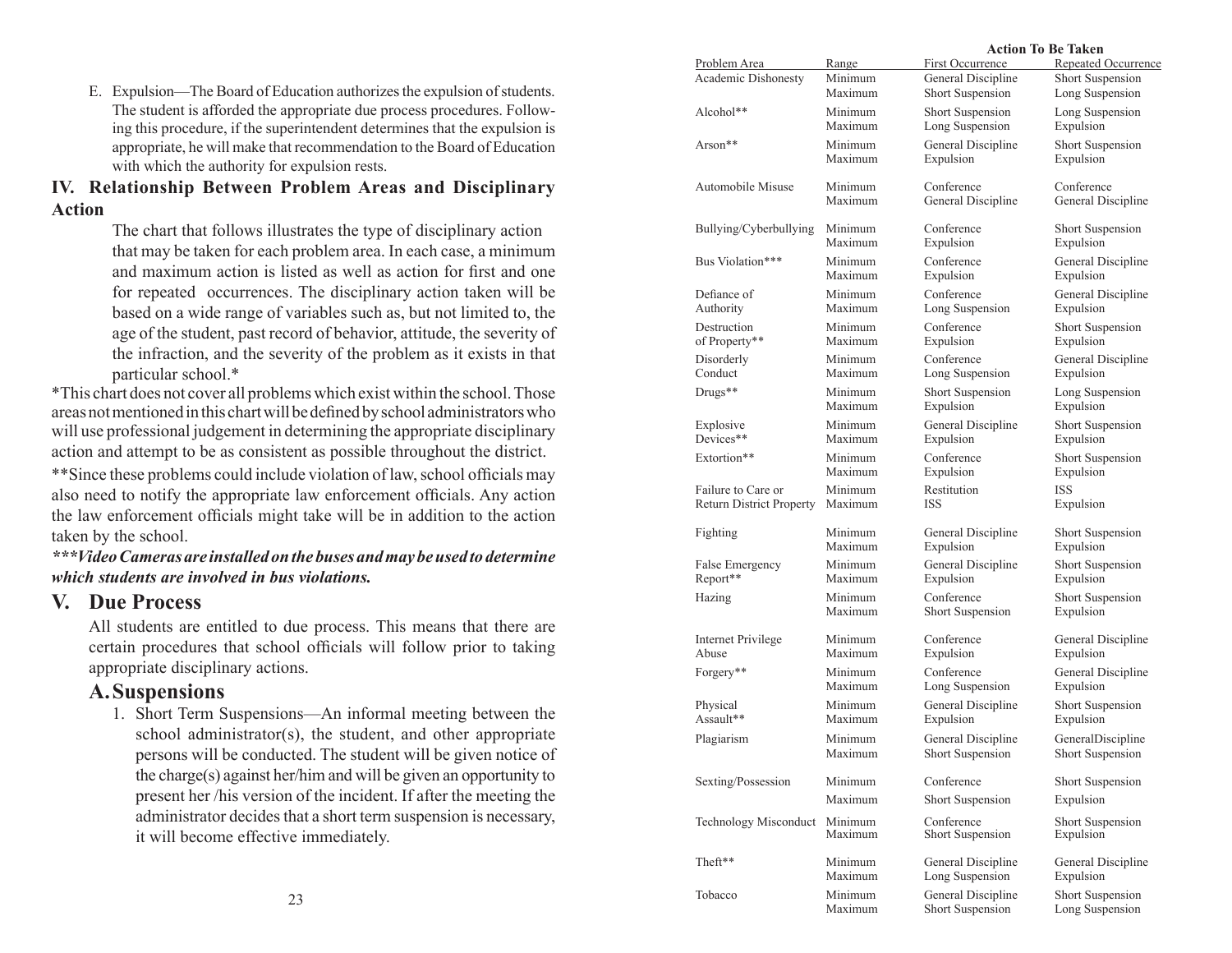| Trifling          | Minimum | Conference         | General Discipline |
|-------------------|---------|--------------------|--------------------|
|                   | Maximum | Short Suspension   | Long Suspension    |
| Truancy and/or    | Minimum | General Discipline | General Discipline |
| Class Cut         | Maximum | Short Suspension   | Long Suspension    |
| Vandalism         | Minimum | General Discipline | Short Suspension   |
|                   | Maximum | Short Suspension   | Expulsion          |
| Verbal Abuse and  | Minimum | Conference         | Short Suspension   |
| Threats (Adult)** | Maximum | Expulsion          | Expulsion          |
| Verbal Abuse and  | Minimum | Conference         | Short Suspension   |
| Threats (Peer)**  | Maximum | Expulsion          | Expulsion          |
| Weapons**         | Minimum | General Discipline | Long Suspension    |
|                   | Maximum | Expulsion          | Expulsion          |
| Gangs             | Minimum | General Discipline | Long Suspension    |
|                   | Maximum | Expulsion          | Expulsion          |

\*\* Explanation on pages 18, 19 and 21

\* This chart does not cover all problems which exist within a school. Those areas not mentioned in this chart will be defined by school administrators who will use professional judgement in determining the appropriate disciplinary action and attempt to be as consistant as possible throughout the district.

\*\* Since these problems include violation of law, school officials may also need to notify the appropriate law enforcement officials. Any action the law enforcement officials might take will be in addition to the action taken by the school.<br>\*\*\*Any student causing a significant disruption such as fighting, etc. in the cafeteria before or after

period or before/during/after an extracurricular activity will be subject to at least a ten day suspension and loss of privi-<br>leges.<br>\*\*\*Video cameras are installed on the buses and on the high school campus and may be used

involved in disciplinary infractions.

 Reasonable attempts will be made to notify the parents of the suspension. The superintendent has the right to revoke a suspension.

2. Long Term Suspensions—The student and her/his parent(s) will be notified of the principal's recommendation to the superintendent to suspend the student for up to 180 days. The student and her/his parents may ask for an appeal of the decision to suspend to the Board of Education through the superintendent. A hearing will be conducted at the office of the Board of Education, at a time set by the board, and will take place within eight days of the notification of the student. The student has the right to be represented by a lawyer or other person of the student's choice. The superintendent shall transmit to the board a full report in writing of the facts relating to the suspension, the action taken, and the reasons thereof. The results of the board's decision shall be delivered to the student within 24 hours of the hearing.

Although students are encouraged to keep up with course work during the time of suspension, no credit may be earned towards the determination of final grades. Credit that is lost during a suspension will be reflected in the suspended student's final grade. Any student causing a disruption such as fighting, etc., in the Commons Area before school or during the lunch period will be subject to at least a ten day suspension.

### **B.Expulsions**

The student and her/his parent(s) will be notified within 24 hours of the recommendation to expel the student. The Board of Education, after notice to the parent(s) shall conduct a hearing at the office of the Board of Education, at a time set by the board, within eight days to consider the evidence and statements that the parties present. The student, or his/ her representatives, shall have right of access to copies of evidence, the right to be represented by a lawyer or other person of the student's choice, the right to be present at the hearing, and the right to confront witnesses and ask questions. Only members of the board shall be present during deliberations.

The results of the board's decision shall be delivered to the student within 24 hours of the hearing. The student and the parent(s) have the right to appeal the board decision to the Circuit Court.

### **VI. Discipline Procedures for the Handicapped**

The following general principles and procedures apply to the discipline of handicapped students.

- A. Handicapped students shall follow the rules and regulations of the schools which they attend and shall be generally subject to standard disciplinary penalties, except to the extent that modifications of the school's disciplinary actions are stated in student IEP's.
- B. 1. Prior to imposing any short term suspension, long term suspension  $(10+ days)$ , or expulsion; the district's building principals shall notify the handicapped student's IEP chairperson (normally the itinerant or resource teacher or teacher of the self-contained class).
	- 2. The IEP case manager and principal shall maintain a discipline record for each handicapped student.
- C. 1. The district's building principals are authorized to impose short term suspensions, being suspensions with a cumulative total of 10 days or less in one year. A short term suspension does not constitute a change of special education placement or a complete cessation of services within the meaning of the Education of All Handicapped Children Act (EHA) or a significant change in placement which would require a reevaluation under the Rehabilitation Act of 1973.
	- 2. For suspensions totaling less than 10 days in one school year, due process rights provided through Missouri laws including the right to oral or written notice of charges, the right to an explanation of the charges, and the facts which form the basis of the proposed suspension, and the student's right to present his/her version of the incident shall be implemented.
- D. Refer to Procedural Safeguards for Children and Parents as required by Public Law 105-17, the Individuals with Disabilities Act (IDEA) Amendments of 1997.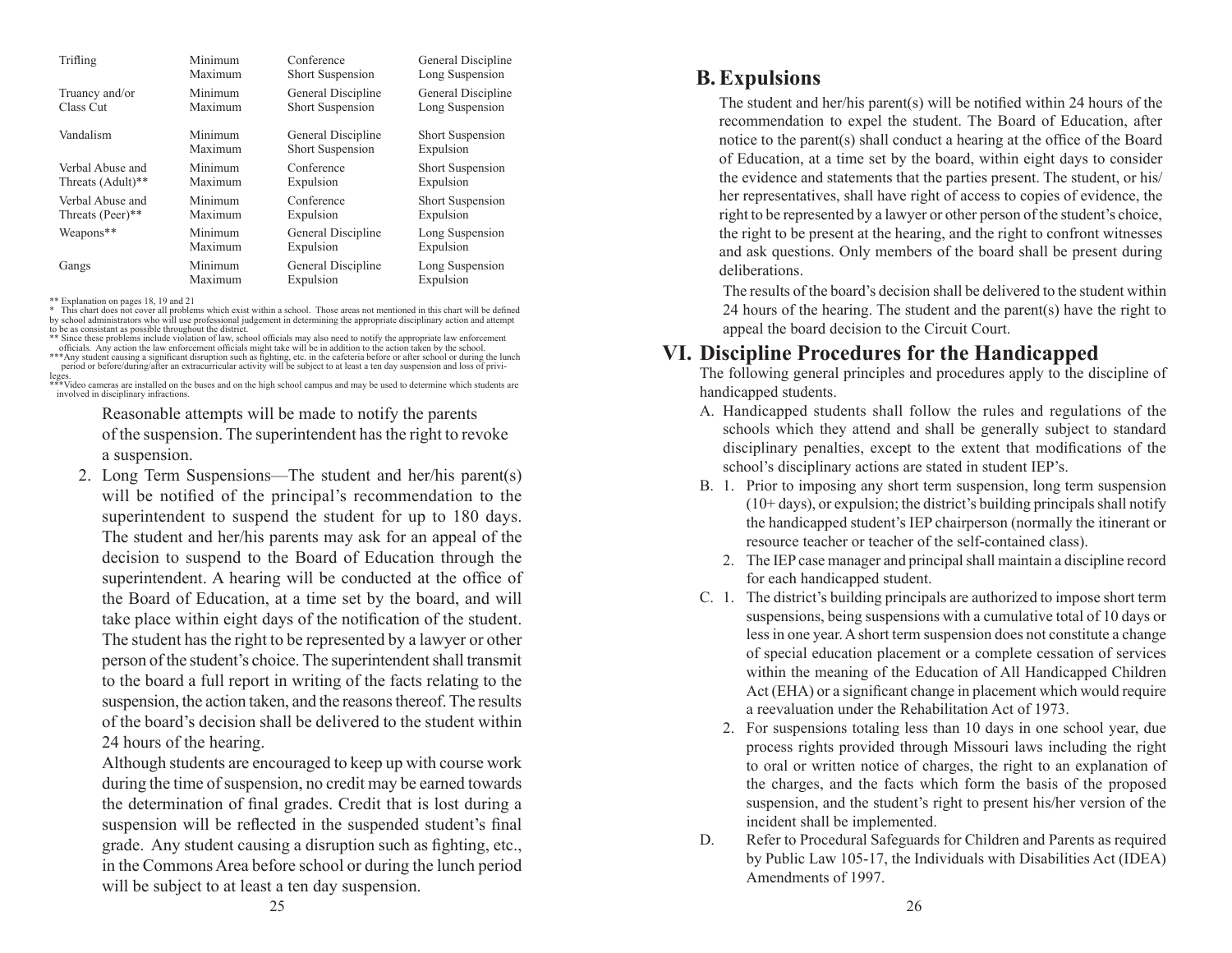# **VII. Distribution of Policy**

Copies of this policy will be included in the student handbook for each school and will be distributed to each student at the beginning of school year.

# **Discrimination Policy and Grievance Procedure**

The policies and practices support equal opportunity in its educational program. The New Madrid County R-1 Enlarged School District does not intend to discriminate on the basis of race, color, religion, or sex in employment of faculty and staff or treatment of students.

The New Madrid County R-1 Enlarged School District will comply with the goals and objectives of Title VI of the Civil Rights Act of 1964, Title IX of the Education Amendments Act of 1972, Section 504 of the Rehabilitation Act of 1973, and Title II of the American With Disabilities Act of 1992.

No person shall, on the basis of sex, be excluded from participation in, be denied the benefits of, or be subjected to discrimination under any academic, extracurricular, research, vocational training, or other education program or activity operated by the New Madrid County R-1 Enlarged School District.

Inquiries regarding compliance may be directed to Cynthia Amick, Superintendent of Schools.

The following procedures will be observed in recognizing a grievance in an impartial and factual manner. Employees and students may register their grievances with the school authorities in this manner:

- a. All grievances must be presented in writing. The statement must include specific information as to date, time, place, and person(s) involved.
- b. The statement must be signed and identification given which will allow proper reply to be made.
- c. The statement may be hand delivered or mailed to the administrator in charge of the building where the person works or attends classes.
- d. The administrator will meet with the person who has the grievance within ten days.
- e. If the grievance is not satisfactorily resolved at this level,

An appeal may be made to the administrator in charge of the building. If a solution is not reached at this level, it will be the responsibility of the Title IX coordinator to become involved in the process, and he or she will hear the complaint and review the statement and make recommendations to the superintendent and the Board of Education.

### **Cell phones, CD/DVD players, etc.**

Cell phones, CD players, DVD players, MP3 players, i-pods, tape recorders, video equipment, or any other electronic devices are not to be brought to school unless prior approval is given by the building principal. The school will not be responsible for any lost or stolen items. Students bringing these items to school are considered "defiance of authority (see discipline policy).

#### **Sexual Harassment Of Students**

The School District prohibits sexual harassment of students by employees or other students. Sexual harassment is defined as unwelcome sexual advances, requests for sexual favors, or other verbal or physical conduct of a sexual nature when:

1. Such conduct has the purpose or effect of unreasonably interfering with a student's educational performance or creating an intimidating, hostile, or offensive educational environment.

2. Submission to such conduct is made either explicitly or implicitly a term or condition of a student's academic status or progress; or

3. Submission to or rejection of such conduct by a student is used as the basis for evaluating the student's performance within a course of study or other school-related activity.

Whether a student voluntarily submits to sexual advances or requests is irrelevant for purposes of this policy. Students who believe they have been victims of or have witnessed sexual harassment should report the incident(s) to any teacher, guidance counselor, or school administrator. The staff member who receives the complaint shall promptly inform the administrator who is designated to investigate such reports, or the next level administrator who is not the subject of the complaint. Employees who witness sexual harassment against students shall immediately notify the designated administrator, or the next level administrator who is not the subject of the complaint.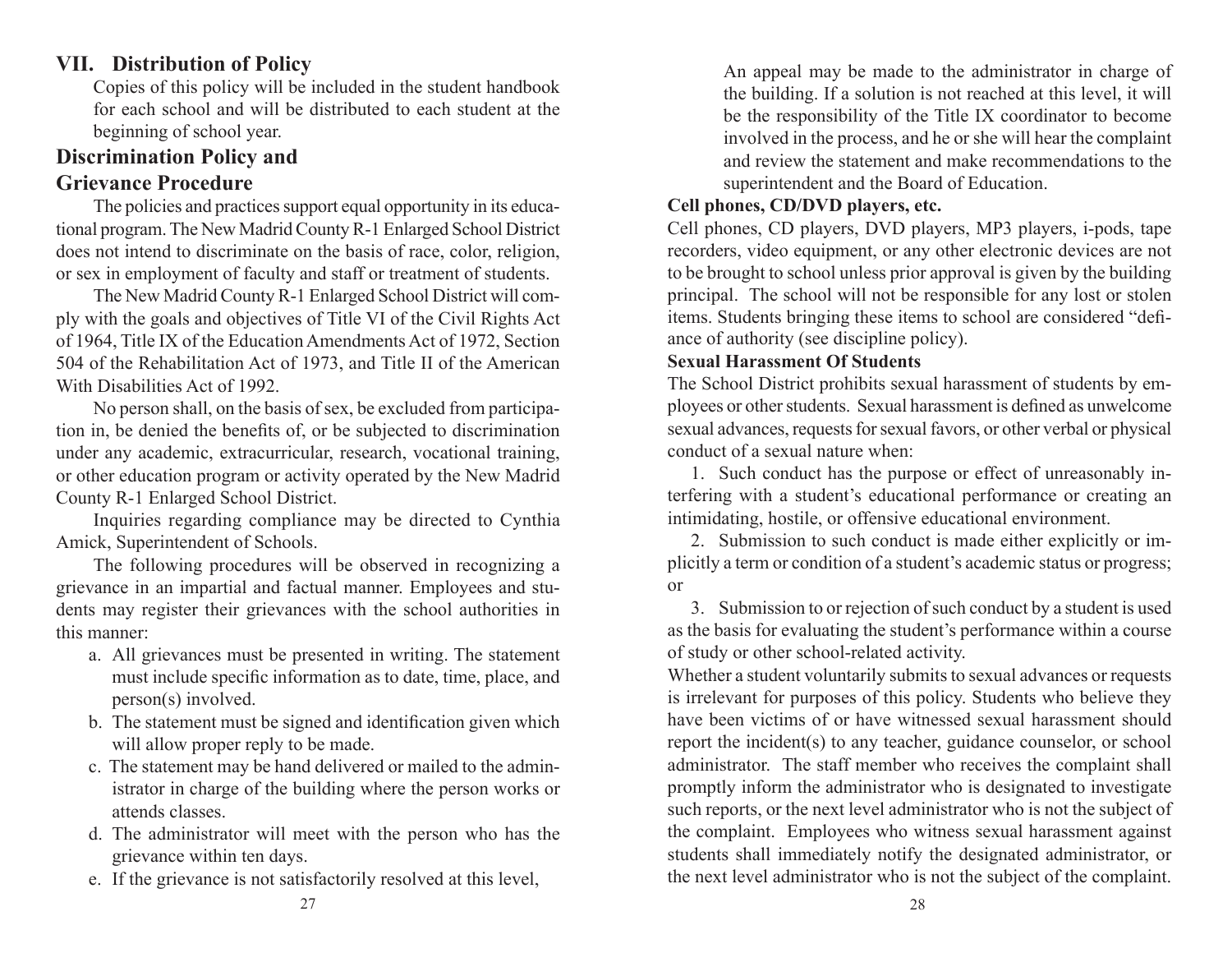There will be no adverse action taken against a person for reporting an incident or participating in or cooperating with an investigation.

The appropriate administrator shall conduct an investigation of the incident and shall take disciplinary action where appropriate, up to and including suspension and/or termination of the employee, in order that further sexual harassment does not occur.

Confidentiality will be preserved consistent with applicable laws and the responsibility to investigate and address such complaints. Students who believe that their complaint has not been satisfactorily resolved may use the normal grievance procedure.

Publications disseminated to employees and students will inform them of this policy. Adopted: July 10, 2000 — New Madrid County R-1 School District, New Madrid, MO

#### **NO CHILD LEFT BEHIND**

The New Madrid County R-1 School District is required to inform you of certain information that you, according to The No Child Left Behind Act of 2001 (Public Law 107-110), have the right to know. Upon your request, this district is required to provide to you in a timely manner, the following information:

> $\sim$ Whether the teacher has met state qualification and licensing criteria for the grade levels and subject areas in which the teacher provides instruction.

> ~Whether the teacher is teaching under emergency or other provisional status through which state qualification or licensing criteria have been waived.

> $\sim$ Whether your child is provided services by paraprofessionals and, if so, their qualifications.

> $\sim$ What Baccalaureate degree major the teacher has and any other graduate certification or degree held by the teacher, and the field of discipline of the certification.

Publications disseminated to employees and students will inform them of this policy. Adopted: July 10, 2000 — New Madrid County R-1 School District, New Madrid, MO.

#### **New Madrid County R-1 Standard Complaint Resolution Procedure for No Child Left Behind Program**

This complaint resolution procedure applies to all programs administered by the Missouri Department of Elementary and Secondary Education under the No Child Left Behind Act (NCLB).

district personnel or by Department of Education personnel. A complaint is a formal allegation that a specific federal or state law or regulation has been violated, misapplied, or misinterpreted by school

Any parent or guardian, surrogate parent, teacher, administrator, school board member, or other person directly involved with an activity, program, or project operated under the general supervision of the Department may file a complaint. Such a complaint must be in writing and signed; it will provide specific details of the situation and indicate the law or regulation that is allegedly being violated, misapplied, or misinterpreted.

The written, signed complaint must be filed and the resolution pursued in accordance with local district policy. Unsettled problems and questions concerning the school district should be directed to the superintendent. If the matter cannot be settled satisfactorily by the superintendent, it should be brought to the Board of Education. Questions and comments submitted to the secretary of the Board in letter form will be brought to the attention of the entire Board at a regularly scheduled or called meeting. If necessary, a Board hearing will be scheduled to resolve the complaint. If the issue cannot be resolved at the local level, the complainant may file a complaint with the Missouri Department of Education. If there is not evidence that the parties have attempted in good faith to resolve the complaint at the local level, the Department may require the parties to do so and may provide technical assistance to facilitate such resolution.

Any persons directly affected by the actions of the Department may file a similarly written complaint if they believe state or federal laws or regulations have been violated, misapplied, or misinterpreted by the Department itself.

For more information about this procedure or how complaints are resolved may contact the New Madrid County R-1 School District or the Missouri Department of Elementary and Secondary Education personnel.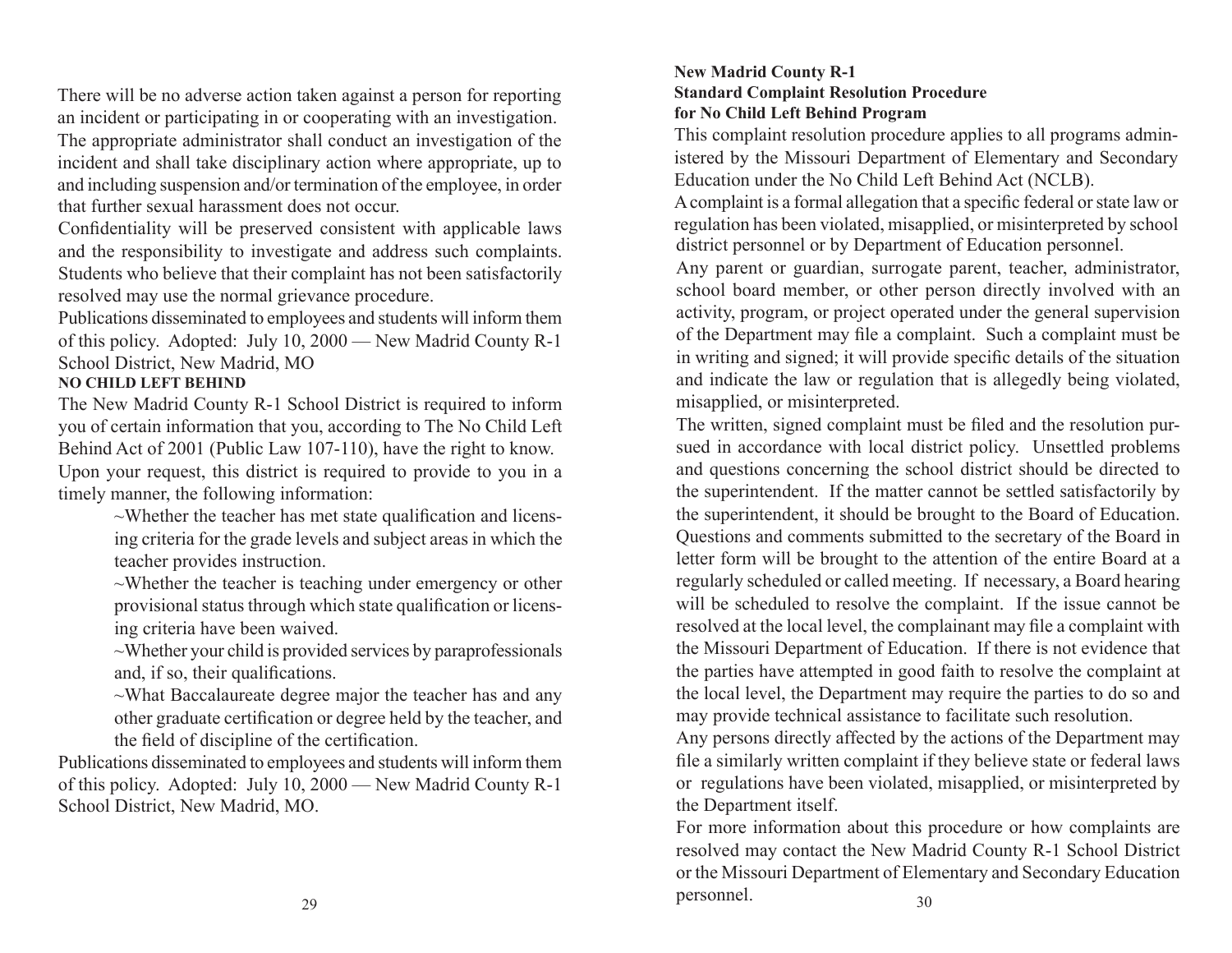#### Missouri Department of Elementary & Secondary Education **NCLB COMPLAINT PROCEDURES**

The Federal No Child Left Behind Act of 2001 (NCLB), Title IX Part C. Sec. 9304 (a)(3) (C) requires the Missouri Department of Elementary & Secondary Education (DESE) to adopt procedures for resolving complaints regarding operations of programs authorized under the *Act*, including Title I, Title II, Title III, Title IV (Part A), Title V, Title VI, and TItle VII and Title IX, part C.

#### **Who May File a Complaint**

Any local education agency (LEA), consortium of LEAs, organization, parent, teacher, or member of the public may file a complaint.

#### **Definition of a Complaint**

There are both formal and informal complaint procedures.

A formal complaint must be a written, signed statement that includes:

1. An allegation that a federal statute or regulation applicable to the state educational

agency (SEA) or a local education agency (LEA) program has been violated

2. Facts, including documentary evidence that supports the allegation, and

3. The specific requirement, statute, or regulation being violated.

#### **Alternatives for Filing Complaints**

It is federal and state intent that complaints are resolved at a level nearest the LEA as possible. As described below, formal complaints filed with the SEA will be forwarded to the appropriate LEA for investigation and resolution. Informal complaints made to the SEA will be subject of an initial investigation by the SEA, but will be forwarded to the LEA if a formal complaint evolves. Precise processes in both instances are described below.

**Informal and Formal Complaints Received by the Local Education Agency** Informal and formal conplaints filed with the LEA concerning NCLB program operations in that LEA are to be investigated and resolved by the LEA according to locally developed procedures, when at all possible. Such procedures will provide for:

1. Dissemination procedures to the LEA school board,

- 2. Central filing of procedures within the district,
- 3. Addressing informal complaints in a prompt and courteous manner,
- 4. Notifying the SEA within 15 days of receipt of written complaints,
- 5. Timely investigating and processing of complaints within 30 days, with an additional 30 days *if* exceptional conditions exist,
- 6. Disseminating complaint findings and resolutions to all parties to the complaint and the LEA school board. *Such findings and resolutions also shall be available to parents, teachers and other members of the general public, provided by the LEA, free of charge, if requested, and*
- 7. Appealing to the Missouri Department of Elementary & Secondary Education within 15 days.

Appeals to the Missouri Department of Elementary & Secondary Education will be processed according to the procedures outlined in sections below.

#### **Informal Complaints Received by the SEA Office**

Informal complaints (i.e.,verbal and/or anonymous) to the SEA by individuals (who may ask not to be identified to the LEA) concerning program operations in an LEA will be investigated by the SEA, according to procedures deemed most appropriate by the SEA, within 10 days of receipt of the complaint. Findings of this investigation shall be reported to the complainant within 10 additional days. In the event that the conplainant requests further investigation or a hearing, the complainant must file a signed written complaint. This formal complaint will be processed according to procedures outlined in sections below.

#### **Formal Complaints Initially Received by the SEA Office**

 1. *Record.* Upon receipt of a written complaint, a record of the source and nature of the complaint, including the applicable program involved in the complaint, statute violated and facts on which the complaint is based, will be initiated.

 2. *Notification of LEA*. Within 15 days of receipt of the complaint, a written communication will notify the district superintendent and the district NCLB coordinator of the complaint filed with the SEA. Upon receipt of the communication, the LEA will initiate its complaint procedures as set forth above. If the complaint is that an LEA is not providing equitable services to private school children, it also will be filed with the U.S. Secretary of Education.

 3. *Report by LEA.* Within 20 days of receipt of the complaint, the LEA will advise the SEA of the status of the complaint resolution proceedings and at the end of 30 days, will submit a written summary of the LEA investigation and complaint resolution. This report is considered public record and may be made available to parents, teachers, and other members of the general public. A copy of this procedure also will be filed with the U.S. Secretary of Education, if it involves equity of services to private school children.

4. *Verification.* Within ten days of receipt of the written summary of a complaint resolution, the DESE office will verify the resolution of the complaint through an on-site visit, letter or telephone call(s). Verification will include direct contact with the complainant. If the complaint is about equity of services to private school children, the U.S. Secretary of Education shall also be given copies of all related communications.

#### **Appeals**

#### Appeal to the SEA

 1. *Record*. Upon receipt of a written appeal to a complaint unresolved at the LEA level, a record of the source and nature of the complaint, including the applicable program involved in the complaint, statute violated and facts on which the complaint is based, will be initiated.

 2. *Investigation.* The SEA will initiate an investigation with 10 days, which will be concluded within 30 days from receipt of the appeal. Such investigation may include a site visit if the SEA determines that an on-site investigation is necessary. By stipulation of all concerned, this investigation may be continued beyond the 30-day limit.

 3. *Hearing.* If required by the SEA, or formally requested by parties to the complaint, this investigation will include an evidentiary hearing(s) before an SEA Division Director acting as chairperson and designated staff personnel. Conduct of such hearings will follow the procedures outlined in state rules. The hearing proceedings shall be tape recorded and the recording preserved for preparation of any transcript required on appeal.

#### **Decision**

Within 10 days of conclusion of the investigation and/or evidentiary hearing(s), the SEA will render a decision detailing the reasons for its decision and transmitting this decision to the LEA, the complainant, and the district school board. Recommendations and details of the decision are to be implemented within 15 days of the decision being given to the LEA. This 15-day implementation period may be extended at the discretion of the SEA Division Director. The complainant or the LEA may appeal the decision of the SEA.

#### **Formal LEA Complaints Against SEA**

 1. *Record*. The SEA will record the source, and nature of the complaint, including the applicable program involved in the complaint, statute violated and facts on which the complaint is based.

 2. *Decision.* The SEA decision will be rendered within 15 days of the complaint receipt. The LEA will be promptly notified of the SEA's decision.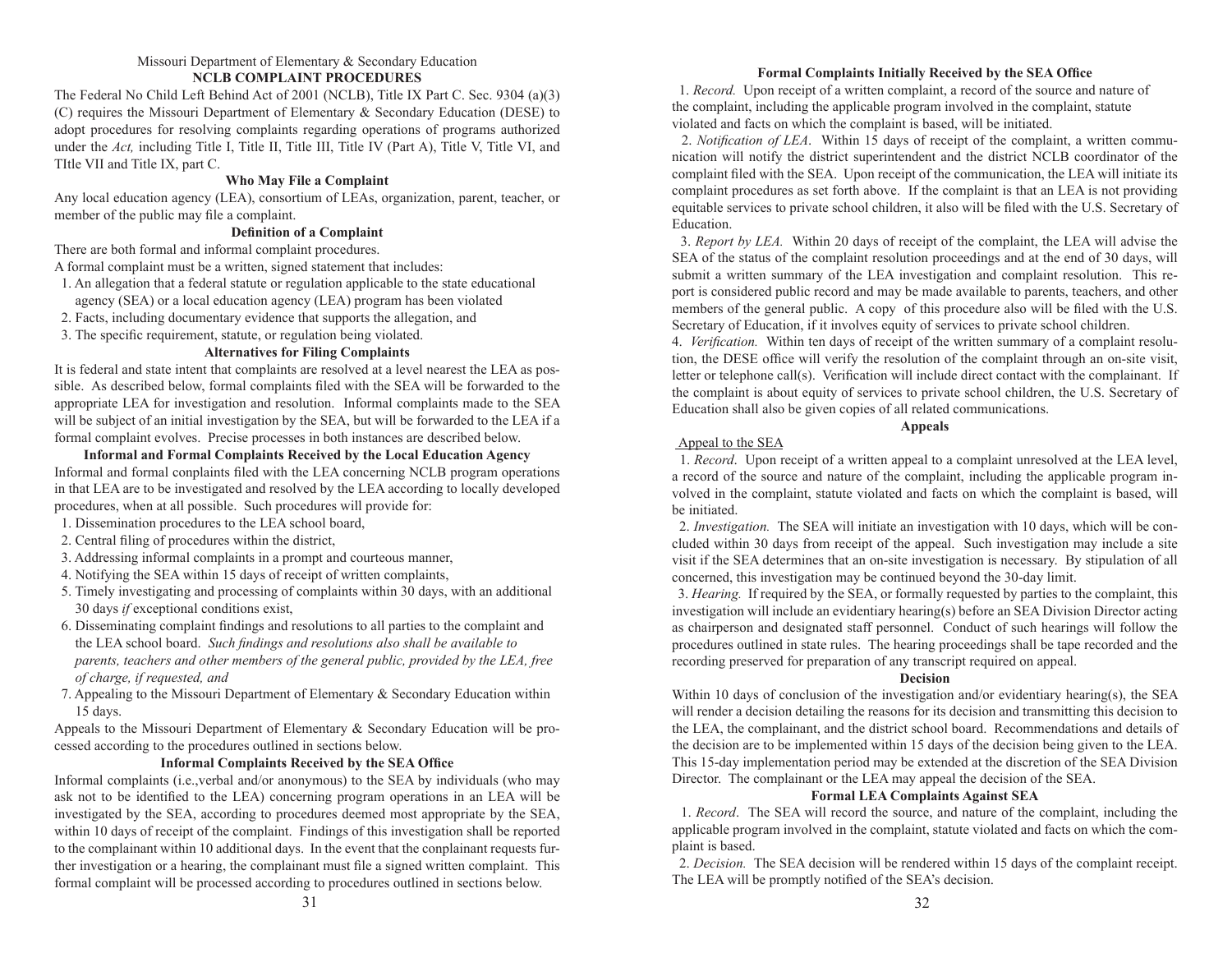3. *Appeal*. The LEA may appeal the decision of the SEA to the SEA review board within 30 days of receipt of the decision. Procedures under the "Appeal to the State Agency Review Board" section will be followed.

 4. *Second Appeal*. An applicant has the right to appeal the decision of the SEA Review Board to the U.S. Secretary of Education. The applicant shall file written notice of the appeal with the Secretary within 20 days after the applicant has been notified by the SEA of its decision.

**Complaints Against LEAs Received from the United States Department of Education** 1. Complaints against LEAs received from the U.S. Department of Education will be processed as though they had been received initially at the SEA.

 2. A report of final disposition of the complaint will be filed with the U.S. Department of Education.

 3. These procedures shall not prevent the SEA from partially or wholly interrupting funding of any LEA IASA program or taking any other action it deems appropriate.

#### **Procedure Dissemination**

 1. This procedure will be disseminated to all interested parties through the agency webpage at http://dese.mo.gov and to subscribers to the Federal Programs listserv.

 2. This guidance will be distributed through regional and statewide meetings with Federal Programs Coordinators. LEAs are asked to incorporate the elements of the complaint procedure into their own policies and procedures.

3. DESE will also keep records of any complaints filed through this policy.

#### **Parental Information and Resource Center (PIRC)**

The Parental Information and Resource Center (PIRC) program is funded by the US Department of Education, Office of Innovation and Improvement, established to provide training, information, and support to parents and individuals who work with local parents, districts, and schools that receive Title I A funds. PIRCs provide both regional and statewide services and disseminate information to parents on a statewide basis. PIRCs help implement successful and effective parental involvement policies, programs, and activities that lead to improvements in student academic achievement, and that strengthen partnerships among parents, teachers, principals, administrators, and other school personnel in meeting the education needs of children; and to assist parents to communicate effectively with teachers, principals, counselors, administrators, and other school personnel.

The recipients of PIRC grants are required to: serve both rural and urban areas, use at least half their funds to serve areas with high concentrations of low-income children, and use at least 30 percent of the funds they receive for early childhood parent program. Centers must include activities that establish, expand, or operate early childhood parent education programs and typically engage in a variety of technical assistance activities designed to improve student academic achievement, including understanding the accoutability systems in the state and school districts being served by a project. Specific activities often include helping parents to understand the data that accountability systems make available to parents and the significance of that data for such things as opportunities for supplemental services and public school choice afforded to their children attending buildings in school improvement.

PIRCs generally develop resource materials and provide information about high quality family involvement programs to families, schools, school districts, and others through conferences, workshops, and dissemination of materials. Projects generally include a focus on serving parents of low-income, minority, and limited English proficient (LEP) children enrolled in elementary and secondary schools.

Missouri has two PIRCs-one in St. Louis and one in Springfield. For service and contact information, go to their website at http://www.nationalpirc.org/directory/MO-32.html.

# *Parents Right to Know*

Dear Parent or Guardian:

Our district is required to inform you of certain information that you, according to The No Child Left Behind Act of 2001 (Public Law 107-110), have the right to know.

Upon request, our district is required to provide to you in a timely manner, the following information:

~Whether a teacher has met state qualification and licensing criteria for the grade levels and subject areas in which the teacher provides instruction.

 $\sim$ Whether the teacher is teaching under emergency or other provisional status through which state qualifications or licensing criteria have been waived.

 $\sim$ Whether your child is provided services by paraprofessionals and, if so, their qualifications.

~What baccalaureate degree major the teacher has and any other graduate certification or degree held by the teacher, and the field of discipline of the certification.

In addition to the information that parents may request, districts must provide to each individual parent:

~Information on the achievement level of the parent's child in each of the state academic assessments as required under this part; and

 $\sim$ Timely notice that the parent's child has been assigned, or has been taught for four or more consecutive weeks by, a teacher who is not highly qualified.

~Information on school improvement status.

~Information if an LEP child has been identified for participation in a language instruction educational program.

~Information if a child is enrolled in a persistantly dangerous school, or students who are victims of a violent criminal offense while on school property must be notified of their option to transfer their student to a school that is not designated persistantly dangerous.

~LEA annually disseminates Federal Program Complaint Resolution Procedures to parents/guardians of students and appropriate private school officials or representatives.

# *Parent Involvement*

Programs, activities and procedures for the involvement of parents/guardians must be implemented in order for a LEA to receive a Title I allocation. Parental involvement shall include participation of parents in ongoing and meaningful communication about student academic learning and other school activities, ensuring that parents/guardians:

*~Play an integral role in assisting their child's learning;*

*~Are encouraged to be actively involved in their child's education at school; ~Are full partners in their child's education and are included, as appropriate, in decision-making and on advisory committees to assist in the education of their child; and*

*~Are notified of the Adequate Yearly Progress (AYP) status of their child's school building.*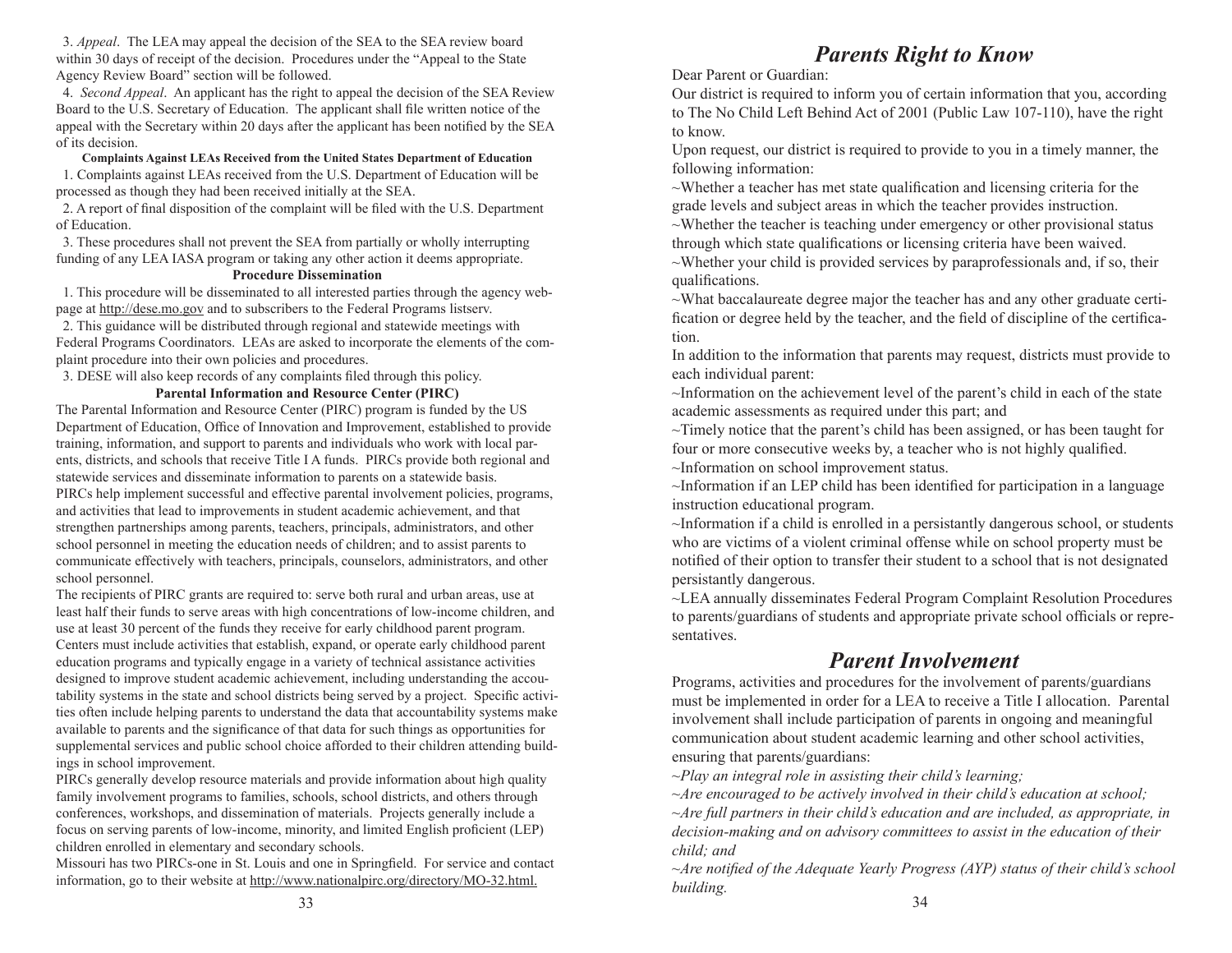# *Parent Involvement*

#### *Title I*

A major goal of the New Madrid County R-1 Title I program is to encourage greater involvment of parents in the education of their children in partnership with Title I and their school. The following outline is in compliance with legal requirements (P.L. 100-297, Section 1016) and in accordance with our philosophy of nurturing parents toward recognizing and fulfulling that responsibility. Likewise, this statement represents input from parents and will be available to all parents of Title I children.

1. In September a letter will be sent to all parents of children selected for participation in Title I informing them of selection and the nature of instruction. All parents will be invited to attend a meeting at their local schools during September for discussion of specifics concerning the instructional objectives and methods of the program. Follow up efforts will be made through telephone calls, direct mailing, and scheduled meetings. Parents of children added during the year will receive consideration fulfilling this goal of informing.

2. Responsibilities of parents and suggestions for projected home-school partnership will be presented through communication with parents during the year, through workshops or conferences designed following parents wishes and needs and according to parents' requests. Resources or materials valuable for parents will be provided at both central and local sites. Teachers will provide progress reports for parents twice each year as well as arrange for at least one conference concerning their child's progress during the year at designated times and as parents request. Specific invitations will be sent at least once each semester for Title I classroom visitation. However, parents will be encouraged to visit Title I classes anytime during the year. Teachers will initiate at least two after school parent involvment programs each year at their individual buildings.

3. Inservice training for Title I staff and some to include classroom teachers and other school representatives will be directed toward more effectiveness in working with parents of participating children and toward building home-school partnerships. These opportunities may include conferences sponsored beyond our local level.

4. Each Title I school will select representative parents of Title I students to comprise a forum held at least two times each year. Meetings will be with Title I personnel for purposes of consultation, advising, and evalution and to insure ongoing parental input toward achieving program objectives and developing a feeling of partnership. These forums will likewise be open to others interested.

5. On-going communication with parents wil be provided by notices, mailings, phone calls, conferences, and home visits as needed.

6. In awareness of parents lacking literacy skills or where the native language is not English, provisions will be made as far as practical for translations of printed material as well as tapes for listening or provisions of attending translators. General awareness as well as specific attention will be encouraged for coordination with programs under the Adult Education Act.

*Adopted: January 17, 1995 ~ New Madrid County R-1 School District, New Madrid, Missouri*

Each homeless student shall be provided services comparable to services offered to other students in the district including, but not limited to, transportation services; educational services for which the student meets the eligibility criteria, such as educational programs for disadvantaged students, students with disabilities and gifted students; vocational programs and technical education; school meal programs; preschool programs; before and after school care programs; and programs for students with limited English proficiency. Homeless students will not be segregated in a seperate school or in a separate program within a school based on the students' status as homeless.

# **Parent / Family Involvement in Instructional and Other Programs**

The Board of Education believes that the education of each student is a responsibility shared by the school as well as the family. The Board recognizes the need for a constructive partnership between districts and families that will provide for two-way communication and foster educational support for students and families. The Board also recognizes the special importance of parental involvement to the success of its Title I, Migrant (MEP), and Limited English Proficiency LEP) programs. Pursuant to federal law, the district and parents will jointly develop and agree upon a written parental involvement policy that will be distributed to parents participating in any of these programs. In keeping with these beliefs, it is the intention of the district to cultivate and support active parental involvement and to set and realize goals for parent-supported student learning. The district:

1. Provide activities that will educate parents regarding the intellectual and developmental needs of their children at all age levels. This will include promoting cooperation between the district and other agencies or school/ community groups (such as parent-teacher groups, Head Start, Parents as Teachers, etc.) to furnish learning opportunities and disseminate information regarding parenting skills and child/adolescent development.

2. Implement strategies to involve parents in the educational process, including: a. Keeping families informed of opportunities for involvement and encouraging participation in various programs.

This commitment to family involvement has been approved by the Board of Education and will be coordinated through Title I staff leadership. Direct participation and initiative is deemed a requirement of each Title I teacher's role. Building principals will assume leadership and promote cooperation and energy from all the school staff.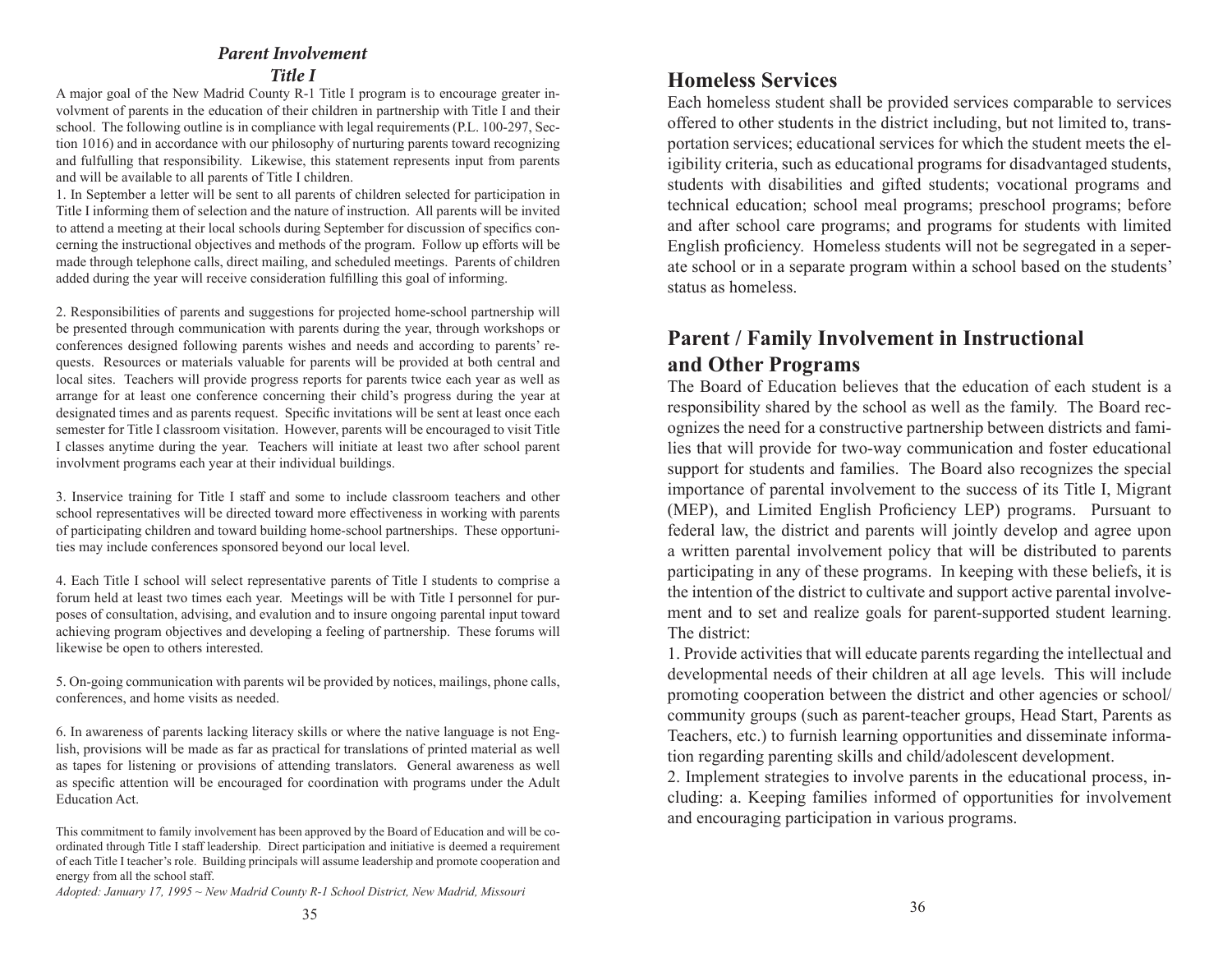b. Providing access to educational resources for parents/families to use together with their children.

c. Keeping families informed of the objectives of district educational programs as well as of their child's participation and progress within these programs.

3. Enable families to participate in the education of their children through a variety of roles. For example, family members should be given the opportunities to:

a. Provide input into district policy

b. Volunteer time within the classroom and school programs

4. Provide professional development opportunities or teachers and staff to enhance their understanding of effective parent involvement stratgies.

- 5. Perform regular evaluations of parent involvement at each school and at the district level.
- 6. Provide access, upon request, to any instructional material used as part of the educational curriculum.
- 7. If practicable, provide information in a language understandable to parents.

# **Title I Parent Involvement** - **District Policy**

Pursuant to federal law, the district and parents of children participating in the Title I program will jointly develop and agree upon a written parent involvement policy. This policy will describe how the agency will accomplish the following:

a. Involve parents in the joint development of the Title I program plan and in the process of reviewing the implementation of the plan and suggesting improvements.

b. Provide the coordination, technical assistance and other support necessary to assist participating schools in planning and implementing effective parental involvement activities to improve student academic achievement and school performance.

c. Build the schools' and parents' capacity for strong parental involvement.

d. Coordinate and integrate Title I parental involvement strategies with those of other educational programs.

e. Conduct, with the involvement of parents, an annual evaluation of the content and effectiveness of the parental involvement policy in improving the academic quality of the schools served, including identifying barriers to greater participation by parents in activities authorized by law, particularly by parents who are economically disadvantaged, have disabilities, have limited English proficiency, have limited literacy or are of any racial or ethnic minority background. The district will use the findings of such evaluation to design strategies for more effective parental involvement and to revise, if necessary, the parental involvement policies.

f. Involve parents in the activities of the schools served.

## **School Policy**

Each school receiving Title I funds will jointly develop with and distribute to parents of children participating in the Title I program a written parental involvement policy agreed upon by such parents in accordance with the requirements of federal law:

a. The policy must be made available to the local community and updated periodically to meet the changing needs of parents and the school.

b. The policy shall contain a school-parent compact that outlines how parents, the entire school staff and students will share the responsibility of improved student academic achievement and the means by which the school and parents will build and develop a partnership to help children.

c. Each school participating in the Title I program will convene a meeting annually to inform parents about Title I and to involve parents in the planning, review and improvement of Title I programs, including the planning, review and inprovement of the school parental involvement policy.

# **Migrant Education Program Parent Involvement**

Parents of students in the MEP will be involved in and regularly consulted about the development, implementation, operation and evaluation of the Migrant Program. Parents of MEP students will receive instruction regarding their role in improving the academic achievement of their children.

# **Limited English Proficiency Parent Involvement**

Pursuant to federal law, parents of LEP students will be provided notification regarding their child's placement in and information about the district's LEP program. Parents will be notified of their rights regarding program content and participation.